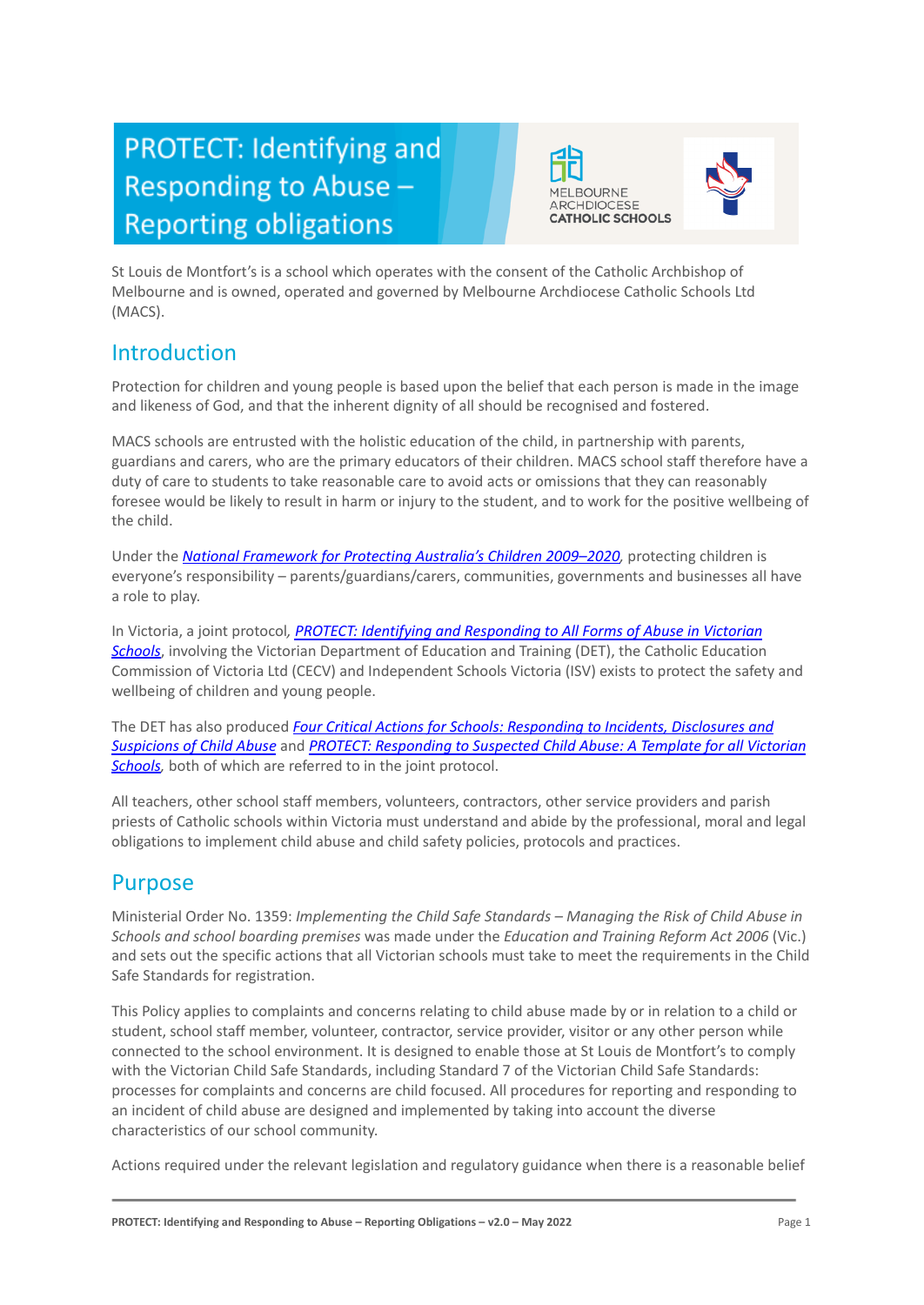that a child is in need of protection or a criminal offence has been committed are set out in this Policy. It also provides guidance and procedures on how to make a report.

# This Policy assists staff at St Louis de Montfort's (which includes volunteers, contractors, other service providers and religious leaders including clergy) to:

- identify the indicators of a child or young person who may be in need of protection
- understand how a suspicion or reasonable belief is formed
- where possible, refer to the principles of the Victorian Charter of Human Rights and Responsibilities as best practice in respecting and protecting the basic rights, freedoms and responsibilities of members of the school community
- make a report about a child or young person who may be in need of protection
- comply with obligations under the Victorian Reportable Conduct Scheme
- comply with mandatory reporting obligations under child protection law
- comply with legal obligations relating to criminal child abuse and grooming under criminal law.

# Legislative and regulatory requirements

St Louis de Montfort's and our governing body must comply with the legal obligations that relate to managing the risk of child abuse under the *Children, Youth and Families Act 2005* (Vic.), the *Crimes Act 1958* (Vic.), the *Child Wellbeing and Safety Act 2005* (Vic.), the *Education and Training Reform Act 2006* (Vic.), the *Education and Training Reform Regulations 2017* (Vic.) and the *Family Violence Protection Act 2008* (Vic.).

The *Child Wellbeing and Safety Act 2005* (Vic.) introduced the Victorian Child Safe Standards, in January 2016. Following a review of those standards, changes have been made to those standards, with effect from 1 July 2022. The new Victorian Child Safe Standards set out minimum requirements and outline the actions organisations must take to keep children and young people safe. They provide more clarity for organisations and are more consistent with the standards in place in the rest of Australia.

Child abuse reporting obligations fall under six separate pieces of legislation with differing reporting requirements:

- the *Children, Youth and Families Act 2005* (Vic.)
- the *Education and Training Reform Act 2006* (Vic.)
- the *Education and Training Reform Regulations 2017* (Vic.)
- the *Crimes Act 1958* (Vic.)
- the *Family Violence Protection Act 2008* (Vic.)
- the *Wrongs Act 1958* (Vic.).

These legislative obligations exist in addition to moral and duty of care obligations, which require school community members to protect any child under their care and supervision from foreseeable harm.

St Louis de Montfort's is a prescribed Information Sharing Entity (ISE) meaning that, where legislated requirements are met, it is able to share confidential information with other ISEs to promote child wellbeing or safety under the Child Information Sharing Scheme (CISS) or the Family Violence Information sharing Scheme (FVISS).

# Definitions and obligations

# **Types of child abuse and indicators of harm**

Child abuse can take many forms. The perpetrator may be a parent, guardian, carer, school staff member, volunteer, another adult or even another child. The nature of child abuse is complex. The abuse may occur over time and potential risk indicators are often difficult to detect. Therefore, the legal obligations for reporting allegations of child abuse can vary depending on the circumstances of the incident.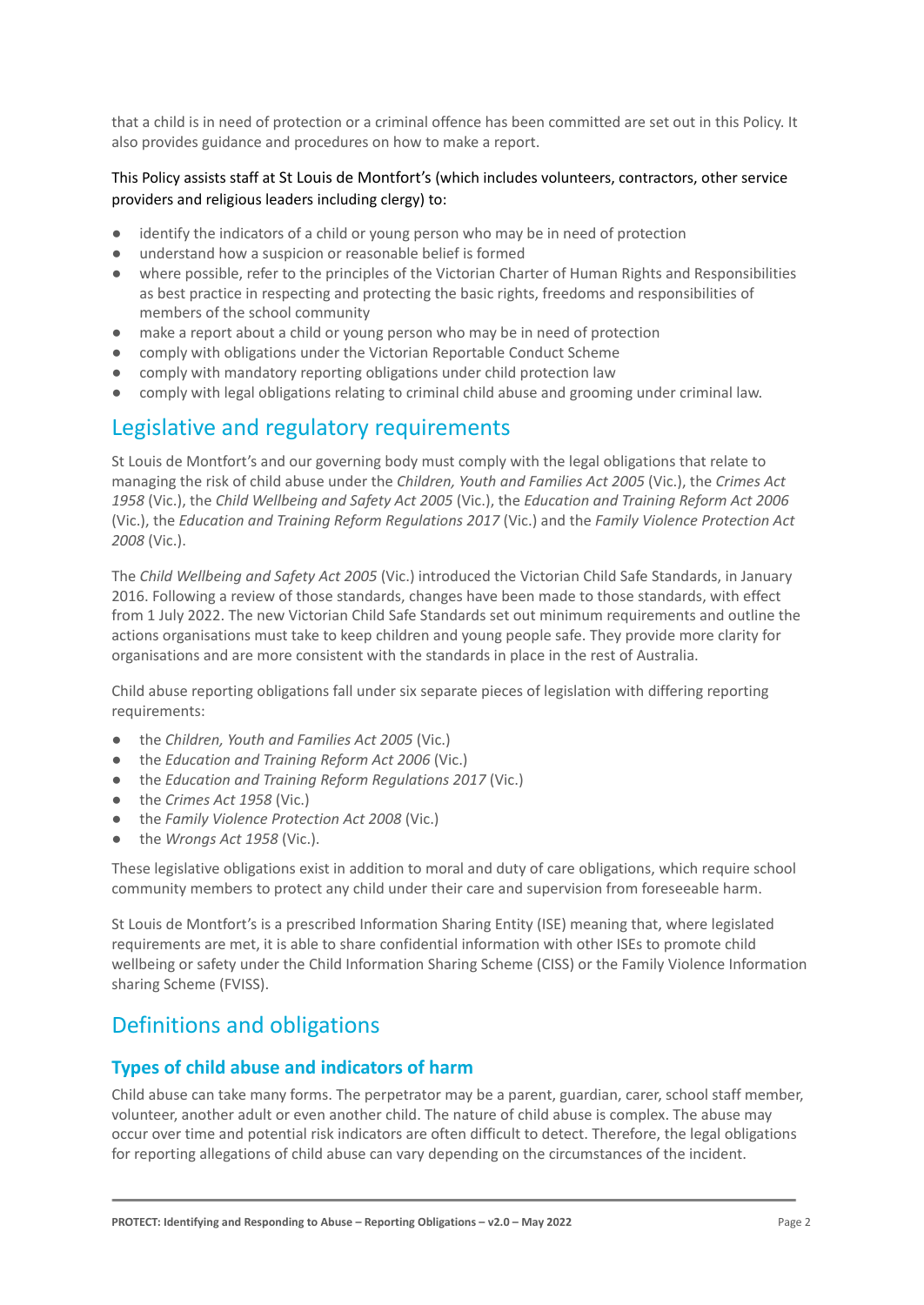Child abuse is defined in the *Child Wellbeing and Safety Act 2005* (Vic.) to include:

- sexual offences
- grooming offences under section 49M(1) of the *Crimes Act 1958* (Vic.)
- physical violence
- serious emotional or psychological harm
- serious neglect.

| <b>Sexual offences</b>                     | A sexual offence occurs when a person involves a child in sexual activity, or<br>deliberately puts the child in the presence of sexual behaviours that are<br>exploitative or inappropriate to the child's age and development. Sexual offences<br>are governed by the Crimes Act 1958 (Vic.). Sexual abuse can involve a wide<br>range of sexual activity and may include fondling, masturbation, oral sex,<br>penetration, voyeurism and exhibitionism. It can also include exploitation<br>through pornography or prostitution.                                                                                                          |
|--------------------------------------------|---------------------------------------------------------------------------------------------------------------------------------------------------------------------------------------------------------------------------------------------------------------------------------------------------------------------------------------------------------------------------------------------------------------------------------------------------------------------------------------------------------------------------------------------------------------------------------------------------------------------------------------------|
| Grooming                                   | Grooming refers to predatory conduct undertaken by an adult (18 years or over)<br>to prepare a child for sexual activity at a later time. It is a sexual offence under<br>section 49M of the Crimes Act 1958 (Vic.) carrying a maximum 10-year term of<br>imprisonment. Under section 49M, the adult's words or conduct must be<br>intended to facilitate the child engaging or being involved in the commission of,<br>or attempt to commit, a sexual offence by the adult or another adult.                                                                                                                                               |
| <b>Physical violence</b>                   | Physical violence occurs when a child suffers or is likely to suffer significant harm<br>from a non-accidental injury or injuries inflicted by another person. Physical<br>violence can be inflicted in many ways including beating, shaking, burning or<br>using weapons (such as belts and paddles). Physical harm may also be caused<br>during student fights.                                                                                                                                                                                                                                                                           |
| Serious emotional or<br>psychological harm | Serious emotional or psychological abuse may occur when a child is repeatedly<br>rejected, isolated or frightened by threats or the witnessing of family violence. It<br>also includes hostility, derogatory name-calling and put-downs, or persistent<br>coldness from a person, to the extent where the behaviour of the child is<br>disturbed or their emotional development is at serious risk of being impaired.<br>Serious emotional or psychological harm could also result from conduct that<br>exploits a child without necessarily being criminal, such as encouraging a child to<br>engage in inappropriate or risky behaviours. |
| <b>Serious neglect</b>                     | Neglect includes a failure to provide a child with an adequate standard of<br>nutrition, medical care, clothing, shelter or supervision. Significant neglect<br>causes harm to a child that is more than trivial or temporary. Serious neglect is<br>when the child is exposed to an extremely dangerous or life-threatening<br>situation and there is a continued failure to provide a child with the basic<br>necessities of life.                                                                                                                                                                                                        |
| <b>Family violence</b>                     | Family violence is defined under the Family Violence Protection Act 2008 (Vic.) to<br>include behaviour that causes a child to hear, witness or be exposed to the<br>effects of family violence such as abusive, threatening, controlling or coercive<br>behaviour. While family violence does not form part of the official definition of<br>'child abuse' in the Child Wellbeing and Safety Act 2005 (Vic.), the impact of<br>family violence on a child can be a form of child abuse, for example, where it<br>causes serious emotional or psychological harm to a child. A child can also be a<br>direct victim of family violence.     |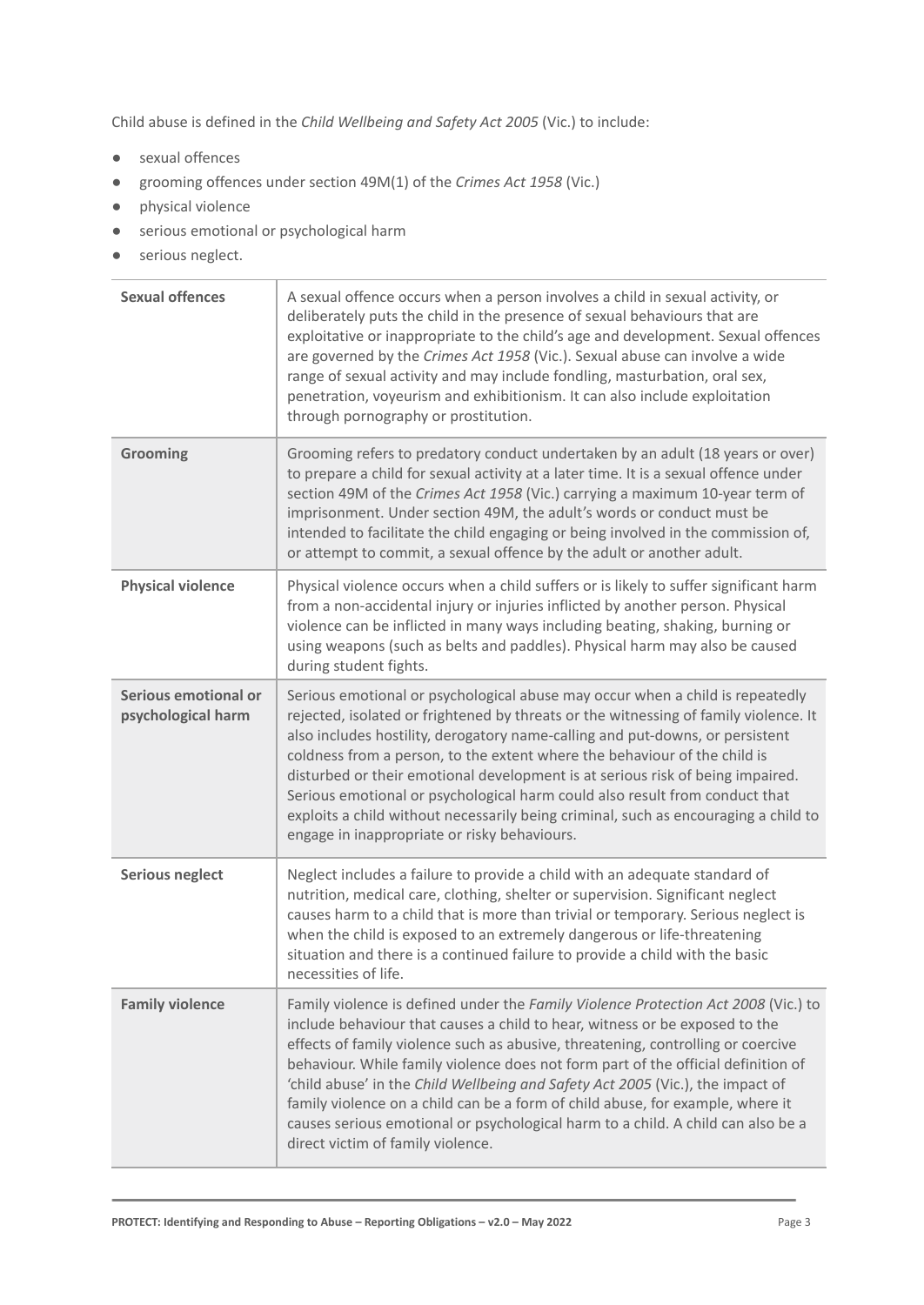Child abuse can have a significant effect on a child's physical, social, psychological or emotional health, development and wellbeing. The younger the child, the more vulnerable they are to abuse and the more serious the consequences are likely to be.

There can be physical or behavioural indicators of child abuse and neglect, or a combination of both. While the presence of a single indicator, or even several indicators, does not necessarily prove that abuse or neglect has occurred, the repeated occurrence of either a physical or behavioural indicator, or the occurrence of several indicators together, should alert school staff to the possibility of child abuse or neglect.

Child sexual abuse is more commonly perpetrated by someone who is known to and trusted by the child, and is also often someone highly trusted within their families, communities, schools and/or other institutions, such as the Church.

For further definitions of all types of child abuse, a comprehensive list of the indicators of harm and advice on identifying perpetrators of child sexual abuse, refer to the protocol *[PROTECT: Identifying](https://www.education.vic.gov.au/Documents/about/programs/health/protect/ChildSafeStandard5_SchoolsGuide.pdf) and [Responding to All Forms of Abuse in Victorian Schools](https://www.education.vic.gov.au/Documents/about/programs/health/protect/ChildSafeStandard5_SchoolsGuide.pdf)[.](http://www.education.vic.gov.au/Documents/about/programs/health/protect/ChildSafeStandard5_SchoolsGuide.pdf)*

# **Sources of child abuse reporting obligations**

# *Children, Youth and Families Act 2005* **(Vic.)**

#### *Mandatory reporting*

Mandatory reporting is a legal requirement under the *Children, Youth and Families Act 2005* (Vic.) to protect children from harm relating to physical injury and sexual abuse. A child, for the purpose of the relevant parts of this Act, is any person who is under the age of 17 years. In Victorian schools, registered teachers, school principals, early childhood workers, registered psychologists, school counsellors and all people in religious ministry are mandated to report a reasonable belief of child physical or sexual abuse to child protection authorities. The report must be made as soon as practicable after forming the belief.

If, in the course of carrying out their duties, a mandatory reporter forms a reasonable belief that a child is in need of protection because the child has suffered, or is likely to suffer, significant harm as a result of physical injury or sexual abuse, and that the child's parents/guardians/carers are unwilling or unable to protect the child, they must report that belief to the Department of Families, Fairness and Housing (DFFH) Child Protection and/or Victoria Police, including the information prescribed in *[PROTECT: Responding](http://www.education.vic.gov.au/Documents/about/programs/health/protect/PROTECT_Responding_TemplateSchools.pdf) to [Suspected Child Abuse: A Template for all Victorian Schools](http://www.education.vic.gov.au/Documents/about/programs/health/protect/PROTECT_Responding_TemplateSchools.pdf)*, as soon as possible after forming the belief.

A subsequent report must be made on each occasion on which the mandatory reporter becomes aware of further reasonable grounds for the belief and even if the reporter knows that another report has been made concerning the same child and suspected abuse.

The threshold for reporting child abuse incidents, disclosures, concerns or suspicions has been set deliberately low by the joint protocol *PROTECT: Identifying [and Responding to All Forms of Abuse in](http://www.education.vic.gov.au/Documents/about/programs/health/protect/ChildSafeStandard5_SchoolsGuide.pdf) [Victorian Schools](http://www.education.vic.gov.au/Documents/about/programs/health/protect/ChildSafeStandard5_SchoolsGuide.pdf)*. This protocol focuses on *[Four Critical](http://www.education.vic.gov.au/Documents/about/programs/health/protect/FourCriticalActions_ChildAbuse.pdf) Actions* that all our school staff must take if they form a suspicion or reasonable belief that child abuse has occurred, or that a child is at risk of suffering abuse.

# <span id="page-3-0"></span>*Reasonable belief*

Where St Louis de Montfort's staff members are concerned about the safety and wellbeing of a child or young person, they must assess that concern to determine if a report should be made to the relevant agency. If a staff member has witnessed potentially abusive behaviour, has a suspicion or has received a disclosure of child abuse, they must determine whether these observations or receipt of such information have caused the staff member to form a reasonable belief.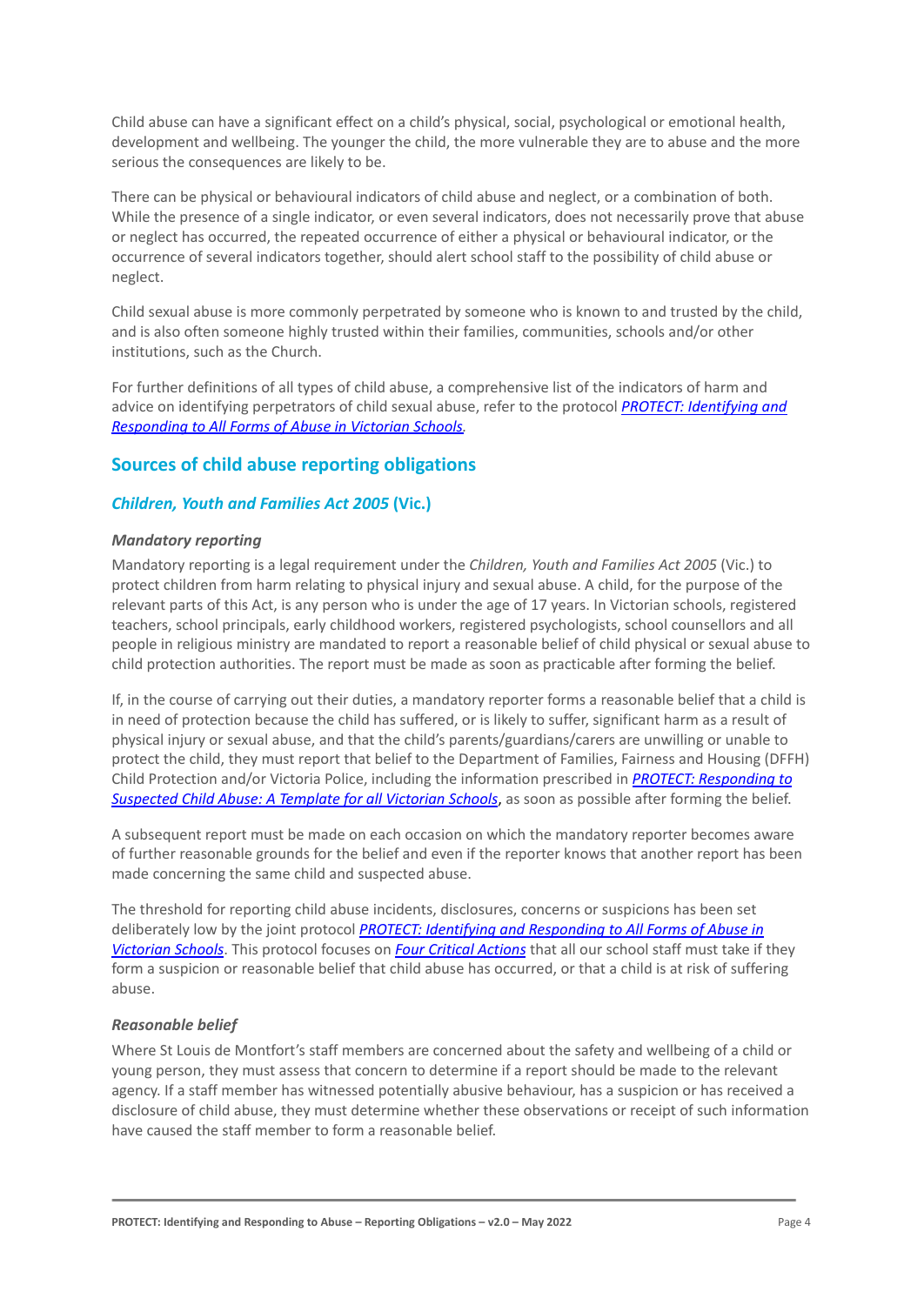A reasonable belief or a belief on reasonable grounds is not the same as having proof, but is more than rumour or speculation. A reasonable belief is formed if a reasonable person in the same position would have formed the belief on the same grounds.

A reasonable belief might be formed if:

- a child states that they have been physically or sexually abused
- any person tells you that they believe someone has been abused; this may include a child who is talking about themselves
- you observe physical or behavioural indicators of abuse, as described in *[PROTECT: Identifying and](http://www.education.vic.gov.au/Documents/about/programs/health/protect/ChildSafeStandard5_SchoolsGuide.pdf) [Responding to All Forms of Abuse in Victorian Schools](http://www.education.vic.gov.au/Documents/about/programs/health/protect/ChildSafeStandard5_SchoolsGuide.pdf)*
- a child or young person exhibits sexually abusive or age-inappropriate behaviour(s)
- professional observations of the child's behaviour or development cause you to form a belief that the child has been physically or sexually abused, or is likely to be abused.

While any indicators of possible child abuse or neglect are concerning, it is important to understand that the presence of a number of indicators that suggest either physical or sexual abuse of a child may be sufficient to form a reasonable belief in a mandatory reporter's mind which must be reported.

# *Child Wellbeing and Safety Act 2005* **(Vic.)**

#### *Reportable conduct*

The Reportable Conduct Scheme was created under the *Child Wellbeing and Safety Act 2005* (Vic.) and requires the head of entity, the Executive Director of MACS, to notify the Commission for Children and Young People (CCYP) if an allegation of reportable conduct (a reportable allegation) is made against one of its employees.

**Employees** can include a principal, teacher, administrative or corporate staff member, board or school council employee, contractor, volunteer, school doctor/nurse/medical professional, allied health staff member, or minister of religion or religious leader. It may also include former employees.

**Reportable conduct** is defined under the *Child Wellbeing and Safety Act 2005* (Vic.) to mean a sexual offence, sexual misconduct or physical violence committed against, with or in the presence of a child, behaviour causing significant emotional or psychological harm to a child, or significant neglect of a child.

A **reportable allegation** means any information that leads a person to form a reasonable belief that an employee has committed reportable conduct or misconduct that may involve reportable conduct, whether or not the conduct or misconduct is alleged to have occurred within the course of the person's employment.

The Reportable Conduct Scheme imposes obligations on the head of entity (governing authority). For St Louis de Montfort's, the Executive Director of our governing body MACS, through our Principal, will:

- have in place systems to prevent reportable conduct and, if reportable conduct is alleged, to ensure allegations are brought to the attention of the Executive Director at the earliest opportunity for investigation and response
- ensure that the CCYP is notified and given updates on the organisation's response to an allegation by contacting the Safeguarding and Standards Team on 03 9267 0228 or [rcs@macs.vic.edu.au](mailto:rcs@macs.vic.edu.au)
- report to Victoria Police as soon as they become aware that a reportable allegation may involve suspected child abuse or criminal conduct.

Reportable conduct may also include historical reportable allegations. More guidance can be found in *[Reportable Conduct Scheme – Historical allegations](https://ccyp.vic.gov.au/assets/resources/RCSInfoSheetUpdates/Historical-Allegations-110718.pdf)*.

All school staff are required to notify the Principal or, if the Principal is involved in the allegation, a member of the Leadership Team, Regional General Manager or the Executive Director, if they have a reportable allegation. The Principal or a member of the Leadership Team or Regional General Manager (as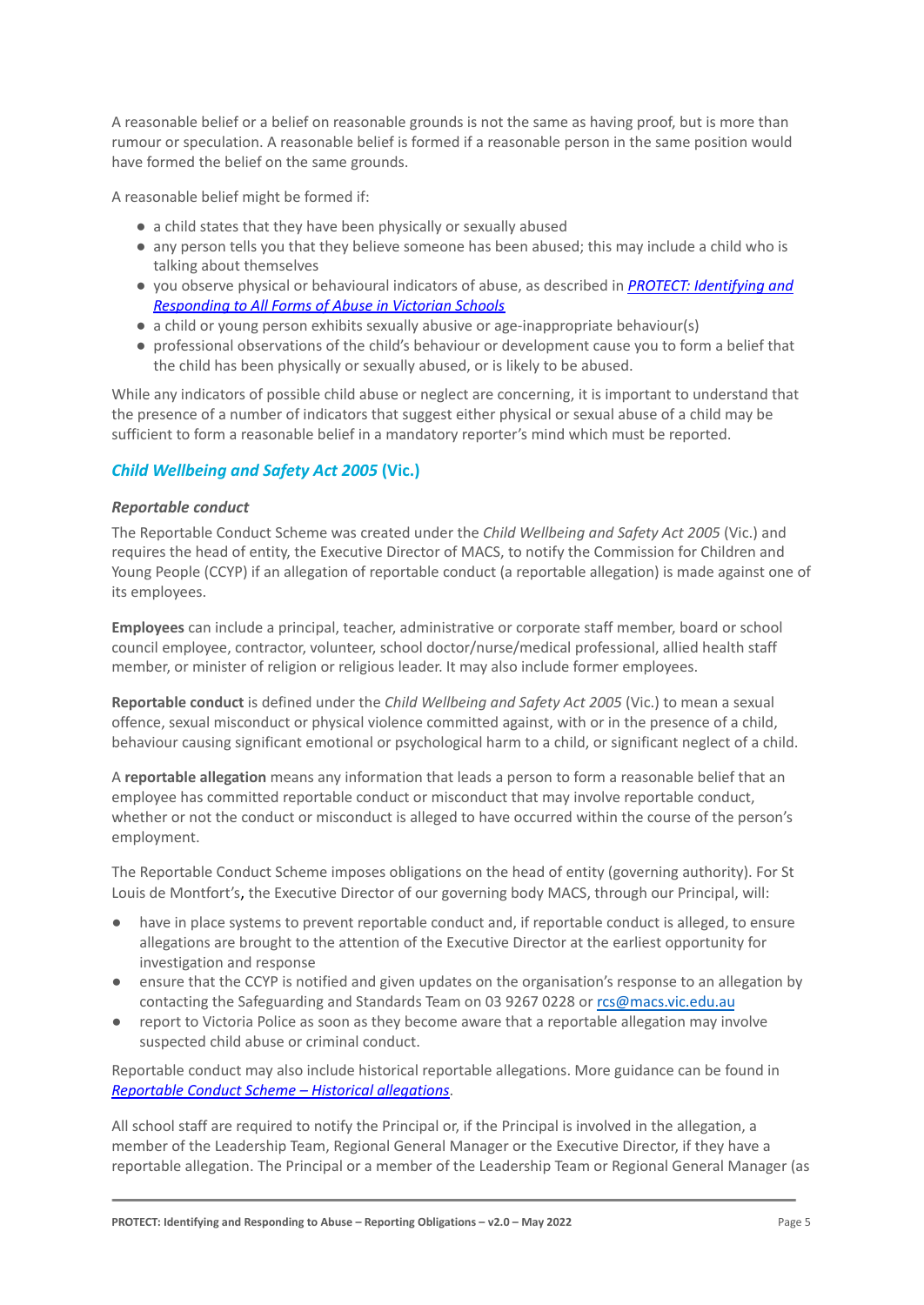applicable) must notify the MACS Safeguarding and Standards Team of the allegation of reportable conduct as soon as possible, which in turn will immediately notify the Executive Director.

The Reportable Conduct Scheme does not change mandatory reporting or other reporting obligations, including internal reporting and reporting criminal behaviour to Victoria Police. Reportable conduct reporting should be done in addition to these other reporting obligations.

All allegations of reportable conduct must be referred to the MACS Safeguarding and Standards Team as soon as a Principal or a member of the Leadership Team, or Regional General Manager (as applicable) becomes aware of it. For further support and advice regarding reporting conduct at St Louis de Montfort's under the Reportable Conduct Scheme, contact the MACS Safeguarding and Standards Team on 03 9267 0228 or [rcs@macs.vic.edu.au.](mailto:rcs@macs.vic.edu.au)

The *Child Wellbeing and Safety Act 2005* (Vic.) also enables a school, as a prescribed Information Sharing Entity (ISE) to share confidential information with other ISEs to promote child wellbeing or safety, where legislated requirements are met.

# *Crimes Act 1958* **(Vic.)**

In response to the *[Betrayal of Trust](http://www.parliament.vic.gov.au/file_uploads/Inquiry_into_Handling_of_Abuse_Volume_2_FINAL_web_y78t3Wpb.pdf)* report, three criminal offences were introduced under the *Crimes Act 1958* (Vic.):

- **[failure to disclose offence](http://www.justice.vic.gov.au/home/safer%2Bcommunities/protecting%2Bchildren%2Band%2Bfamilies/failure%2Bto%2Bdisclose%2Boffence)**, which requires adults to report to Victoria Police a reasonable belief that a sexual offence has been committed against a child by another adult
- [failure to protect offence](http://www.justice.vic.gov.au/home/safer%2Bcommunities/protecting%2Bchildren%2Band%2Bfamilies/failure%2Bto%2Bprotect%2Boffence), which applies to people in positions of authority within organisations, who knew of a risk of child sexual abuse by someone in the organisation and failed to reduce or remove the risk
- **[grooming offence](http://www.justice.vic.gov.au/home/safer%2Bcommunities/protecting%2Bchildren%2Band%2Bfamilies/grooming%2Boffence)**, which targets communication with a child or their parents/guardians/carers with the intent of committing child sexual abuse.

# <span id="page-5-0"></span>*Failure to disclose*

Any staff member at St Louis de Montfort's who forms a reasonable belief that a sexual offence has been committed in Victoria by an adult against a child under 16 must disclose that information to Victoria Police.

Failure to disclose the information to Victoria Police is a criminal offence under section 327 of the *Crimes Act 1958* (Vic.) and applies to all adults (18 years and over) in Victoria, not just professionals who work with children.

The obligation is to disclose that information to Victoria Police as soon as it is practicable to do so, except in limited circumstances such as where the information has already been reported to DFFH Child Protection.

For further information about the failure to disclose offence, see the Department of Justice and Community Safety's ['Failure to disclose offence](https://www.justice.vic.gov.au/safer-communities/protecting-children-and-families/failure-to-disclose-offence)' webpage and *[Betrayal of Trust: Fact Sheet](https://www.justice.vic.gov.au/sites/default/files/embridge_cache/emshare/original/public/2020/06/c5/7f42d28f3/betrayal_of_trust-organisational_duty_fact_sheet_2018%20.doc)*.

# *Failure to protect*

Any staff member at St Louis de Montfort's in a position of authority who has the power or responsibility to remove risk, and becomes aware that an adult associated with the school (such as an employee, contractor, volunteer, sport coach or visitor) poses a risk of sexual abuse to a child under 16 who is in the care or supervision of the school, must take all reasonable steps to reduce or remove that risk. At St Louis de Montfort's, this will include the Principal and Leadership Team.

Failure to take reasonable steps to protect a child in the school from the risk of sexual abuse from an adult associated with the school is a criminal offence under section 49O(1) of the *Crimes Act 1958* (Vic.).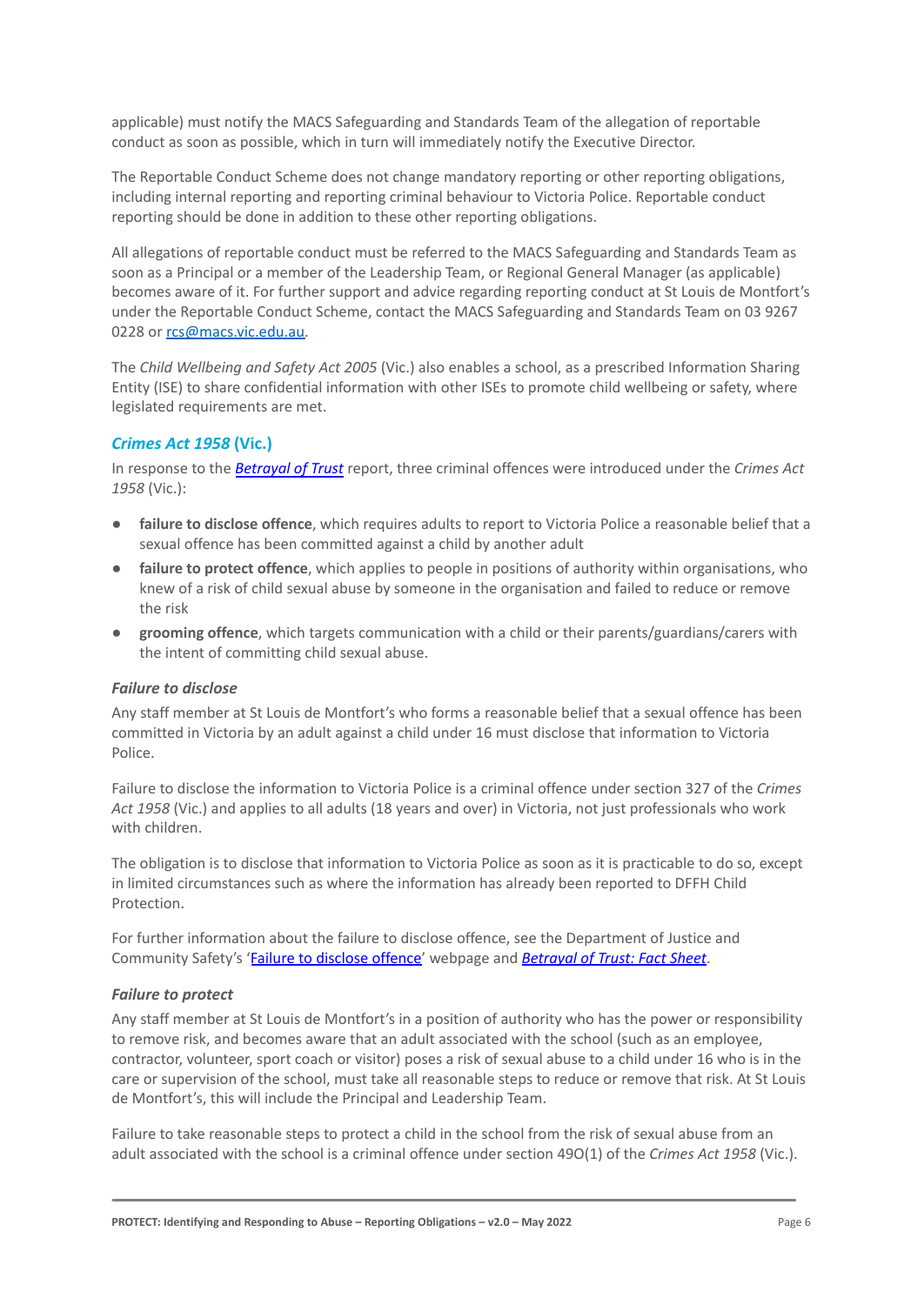For further information about the failure to protect offence, see the Department of Justice and Community Safety's ['Failure to protect'](https://www.justice.vic.gov.au/safer-communities/protecting-children-and-families/failure-to-protect-a-new-criminal-offence-to) webpage and *[Betrayal of Trust: Fact Sheet](https://www.justice.vic.gov.au/sites/default/files/embridge_cache/emshare/original/public/2020/06/e0/4460c5147/failure_to_protect_betrayal_of_trust_factsheet_2017.pdf)*.

#### *Grooming*

The offence of grooming prohibits predatory conduct designed to prepare or 'groom' a child for future sexual activity and is contained in section 49M(1) of the *Crimes Act 1958* (Vic.). The offence applies to communication with children under 16 years.

Grooming can be conducted in person or online, for example via interaction through social media, web forums and emails. The offence can be committed by any person aged 18 years or over. It does not apply to communication between people who are both under 18 years of age.

For further information about the grooming offence, see the Department of Justice and Community Safety's ['Grooming offence](https://www.justice.vic.gov.au/safer-communities/protecting-children-and-families/grooming-offence)' webpage and *Betrayal of [Trust: Factsheet](https://www.justice.vic.gov.au/sites/default/files/embridge_cache/emshare/original/public/2020/06/e6/ea73d4b66/grooming_betrayal_of_trust_factsheet_2017.pdf)*.

For more information about managing and responding to the risk of abuse, see the DET's '[Student Sexual](https://www2.education.vic.gov.au/pal/student-sexual-behaviours/policy) [Offending and Problem Sexual Behaviour](https://www2.education.vic.gov.au/pal/student-sexual-behaviours/policy)' and 'Risk [Management – Schools](https://www2.education.vic.gov.au/pal/risk-management-schools/policy)' webpages.

# *Education and Training Reform Act 2006* **(Vic.) – child safety obligations**

From a child safety perspective, the key functions of the *Education and Training Reform Act 2006* (Vic.) are to:

- require St Louis de Montfort's to notify the Victorian Institute of Teaching (VIT) of action taken against a registered teacher or early childhood teacher in response to allegations of serious misconduct or if the school becomes aware that the teacher is currently charged with, or convicted or found guilty of, certain offences including sexual offences
- ensure compliance with the Victorian Child Safe Standards as a requirement of registration for all Victorian schools.

St Louis de Montfort's and our governing body must ensure that the care, safety and welfare of all students attending the school are in accordance with all applicable Victorian and Commonwealth laws, and that all staff employed at the school are advised of their obligations to child safety.

# *Wrongs Act 1958* **(Vic.) and duty of care**

#### *Organisational duty of care*

The *Wrongs Act 1958* (Vic.) creates an organisational liability for child abuse for organisations that exercise care, supervision or authority over children. This is colloquially referred to as an 'organisational duty of care'.

We and our governing body owe a duty to take reasonable precautions to prevent the abuse (sexual or physical) of a child (under 18) by an individual associated with the school while the child is under the care, supervision or authority of the school.

Individuals associated with the school can include employees, volunteers, office holders, contractors, ministers of religion and religious leaders.

Reasonable precautions that a school could take are not defined in the *Wrongs Act 1958* (Vic.) but, as examples, the following measures are what courts have previously considered to be reasonable precautions in the context of organisational child abuse:

- conducting employment screening and reference checking
- providing supervision and training
- implementing systems to provide early warning of possible offences
- performing random and unannounced inspections to deter misconduct
- encouraging children and adults to notify authorities or parents about any signs of aberrant or unusual behaviour.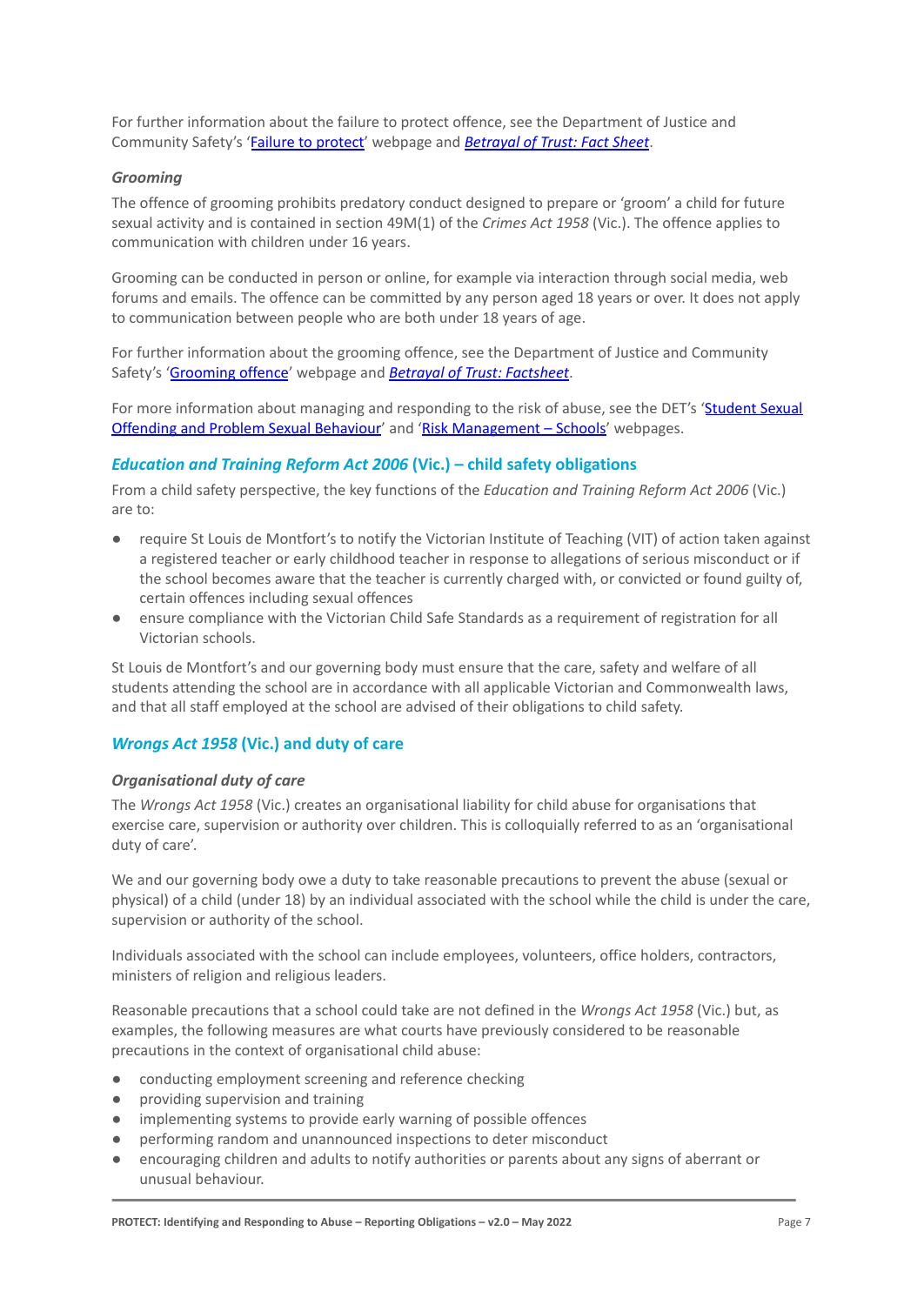# *School staff duty of care*

School staff have a duty to take reasonable steps to protect children and young people under their care and supervision from harm that is reasonably foreseeable (this duty applies to all school staff). The question of what constitutes reasonable steps will depend on the individual circumstances of each case.

A staff member may breach their duty of care towards a student if they fail to act in the way a reasonable or diligent professional would have acted in the same situation.

For more information on the scope of staff duty of care obligations and examples of reasonable steps they can take in relation to suspected child abuse, refer to the protocol *[PROTECT: Identifying and Responding](http://www.education.vic.gov.au/Documents/about/programs/health/protect/ChildSafeStandard5_SchoolsGuide.pdf) [to All Forms of Abuse in Victorian Schools.](http://www.education.vic.gov.au/Documents/about/programs/health/protect/ChildSafeStandard5_SchoolsGuide.pdf)*

# **Victorian Charter of Human Rights and Responsibilities**

While Victorian Catholic schools are not bound by the *Charter of Human Rights and Responsibilities Act 2006* (Vic.), the following principle should be noted:

School staff are required to respond to suspected child abuse with proper consideration for human rights and, when making decisions and taking actions in response to suspected child abuse, to act compatibly with human rights. This means that school staff should take into account the right to protection without discrimination, the right to protection from torture and cruel, inhuman or degrading treatment, and the right to privacy when responding to suspected child abuse.

# Required actions under this Policy

We and our governing body have a moral, legal and mission-driven responsibility to create nurturing school environments where children and young people are respected and their voices heard, and where they are safe and feel safe.

Our governing body and every person involved in St Louis de Montfort's has a responsibility to understand the important and specific role they have individually and collectively, to ensure that complaints and concerns relating to child abuse are taken seriously, and to ensure that the wellbeing and safety of all children and young people are at the forefront of all they do and every decision they make.

**It is our governing body's policy that all schools display the** *[Four Critical Actions for Schools: Responding](http://www.education.vic.gov.au/Documents/about/programs/health/protect/FourCriticalActions_ChildAbuse.pdf) [to Incidents, Disclosures and Suspicions of Child Abuse](http://www.education.vic.gov.au/Documents/about/programs/health/protect/FourCriticalActions_ChildAbuse.pdf)* **diagram in staffrooms and other strategic areas of the school to ensure all school staff are aware of the actions to take as soon as they witness a child abuse incident, receive a disclosure or form a reasonable suspicion or belief that a child has been, or is at risk of being, abused.**

# **Staff awareness and training**

All teachers, mandatory reporters and all other staff at St Louis de Montfort's will be made aware of and receive training in relation to their mandatory reporting obligations.

# **Responding to and reporting child abuse concerns**

The approach to responding to and reporting child abuse concerns in the joint protocol incorporates *[Four](http://www.education.vic.gov.au/Documents/about/programs/health/protect/FourCriticalActions_ChildAbuse.pdf) [Critical Actions for Schools: Responding to Incidents, Disclosures and Suspicions of Child Abuse](http://www.education.vic.gov.au/Documents/about/programs/health/protect/FourCriticalActions_ChildAbuse.pdf)*

At St Louis de Montfort's a staff member must take any complaint or concern relating to child abuse seriously. They must act, and follow the Four Critical Actions, as soon as they become aware of a child abuse incident – that is, when a child is experiencing, or is at risk of experiencing, abuse. The staff member must ensure that they act promptly and thoroughly in their response.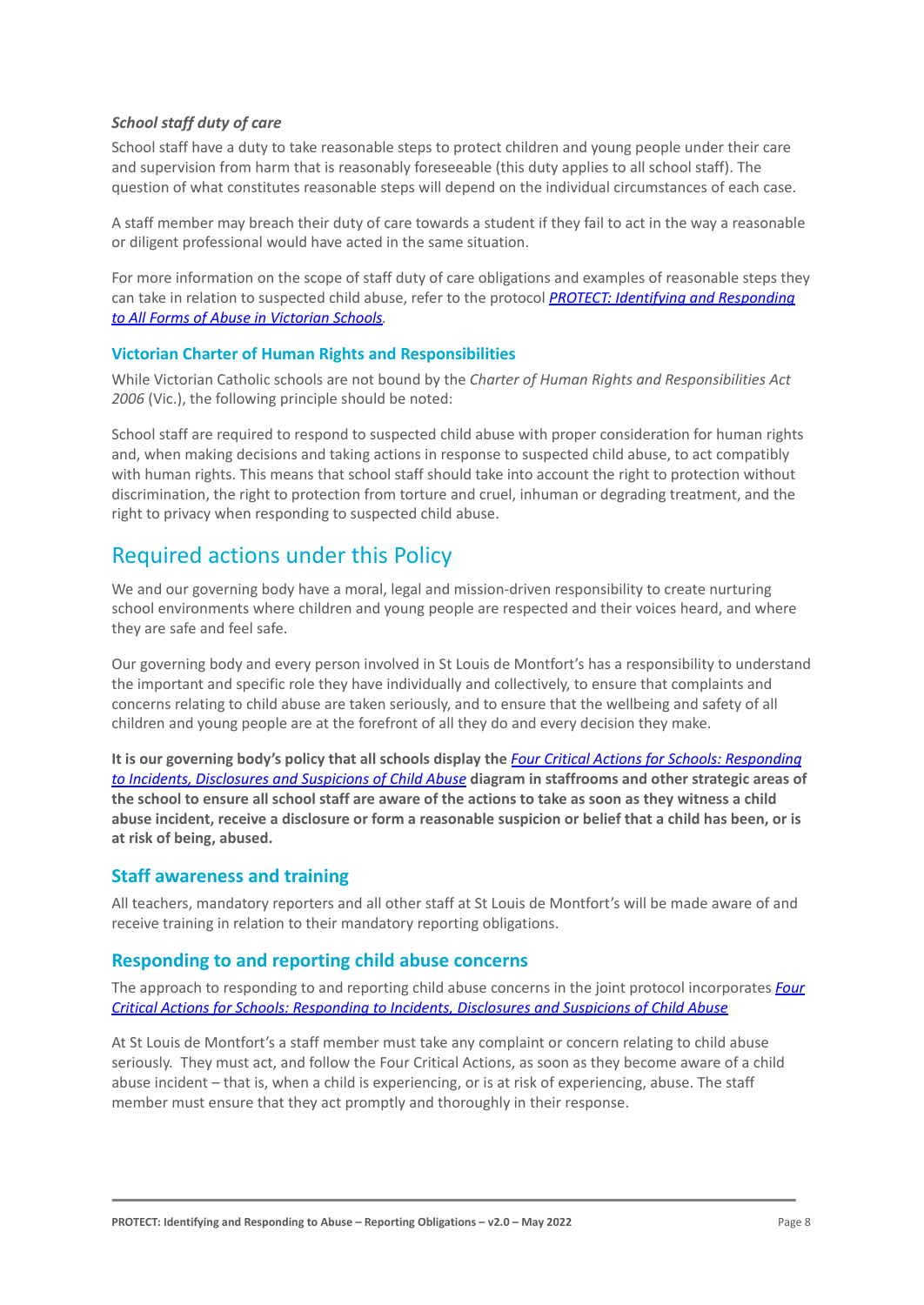# **Becoming aware of a child abuse incident**

There are four main ways in which a school staff member may become aware that a child is experiencing, or is at risk of experiencing, abuse:

#### **1. Witnessing an incident**

If you witness an incident where you believe a child has been subjected to, or may be at risk of, abuse, including exposure to family violence, you must first take immediate action to protect the safety of the child or children involved and then refer to *[Four Critical Actions for Schools: Responding](http://www.education.vic.gov.au/Documents/about/programs/health/protect/FourCriticalActions_ChildAbuse.pdf) [to Incidents, Disclosures and Suspicions of Child Abuse](http://www.education.vic.gov.au/Documents/about/programs/health/protect/FourCriticalActions_ChildAbuse.pdf)*.

#### **2. Forming a suspicion or reasonable belief**

All suspicions that a child has been, is being or is at risk of being abused must be taken seriously, including suspicions that the abuse is taking or may take place outside school grounds or areas. If your suspicion develops into a reasonable belief, you must act and refer to *[Four Critical Actions for](http://www.education.vic.gov.au/Documents/about/programs/health/protect/FourCriticalActions_ChildAbuse.pdf) [Schools: Responding to Incidents, Disclosures and Suspicions of Child Abuse](http://www.education.vic.gov.au/Documents/about/programs/health/protect/FourCriticalActions_ChildAbuse.pdf)*.

#### **3. Receiving a disclosure about or from a current student**

All disclosures must be treated seriously. You should immediately refer to *[Four Critical Actions for](http://www.education.vic.gov.au/Documents/about/programs/health/protect/FourCriticalActions_ChildAbuse.pdf) [Schools: Responding to Incidents, Disclosures and Suspicions of Child Abuse](http://www.education.vic.gov.au/Documents/about/programs/health/protect/FourCriticalActions_ChildAbuse.pdf)*.

#### **4. Receiving a disclosure about or from a former student**

If you receive a disclosure from a former student about historical abuse, you must act. If the former student is currently of school age and attending a Victorian school, you must immediately refer to *[Four Critical Actions for Schools: Responding to Incidents, Disclosures and Suspicions of Child Abuse](http://www.education.vic.gov.au/Documents/about/programs/health/protect/FourCriticalActions_ChildAbuse.pdf)*.

If the former student is no longer of school age or attending a Victorian school, you must still report the disclosure to **[DFFH Child Protection](https://www.education.vic.gov.au/about/contact/Pages/reportingabuse.aspx)**[.](http://www.education.vic.gov.au/about/contact/Pages/reportingabuse.aspx?Redirect=1)

#### *Notes and records*

St Louis de Montfort's staff members are to keep clear and comprehensive notes relating to incidents, disclosures and allegations of child abuse using *PROTECT: [Responding to Suspected Child Abuse: A](http://www.education.vic.gov.au/Documents/about/programs/health/protect/PROTECT_Responding_TemplateSchools.pdf) [Template for all Victorian Schools](http://www.education.vic.gov.au/Documents/about/programs/health/protect/PROTECT_Responding_TemplateSchools.pdf)*.

Even if a St Louis de Montfort's staff member decides not to make a report, they must still accurately document their notes relating to the incident, disclosure or allegation of child abuse using *[PROTECT:](http://www.education.vic.gov.au/Documents/about/programs/health/protect/PROTECT_Responding_TemplateSchools.pdf) [Responding to Suspected Child Abuse: A Template for all Victorian Schools](http://www.education.vic.gov.au/Documents/about/programs/health/protect/PROTECT_Responding_TemplateSchools.pdf)*.

Notes and records must be kept securely on school grounds and must not be destroyed as they may be needed at a later time.

#### *Disclosures*

It is the role of St Louis de Montfort's staff members to reassure and support a child or young person who makes a disclosure of abuse, and to ensure that the disclosure is taken seriously. However, school staff members should never promise to keep any disclosures confidential, as all disclosures of abuse must be reported.

The role of St Louis de Montfort's staff remains the same if disclosures are made by a parent/guardian/carer or a sibling, or if disclosures involve family violence.

For strategies on how to manage a disclosure, refer to *[PROTECT: Identifying and Responding to All Forms](http://www.education.vic.gov.au/Documents/about/programs/health/protect/ChildSafeStandard5_SchoolsGuide.pdf) [of Abuse in Victorian Schools.](http://www.education.vic.gov.au/Documents/about/programs/health/protect/ChildSafeStandard5_SchoolsGuide.pdf)*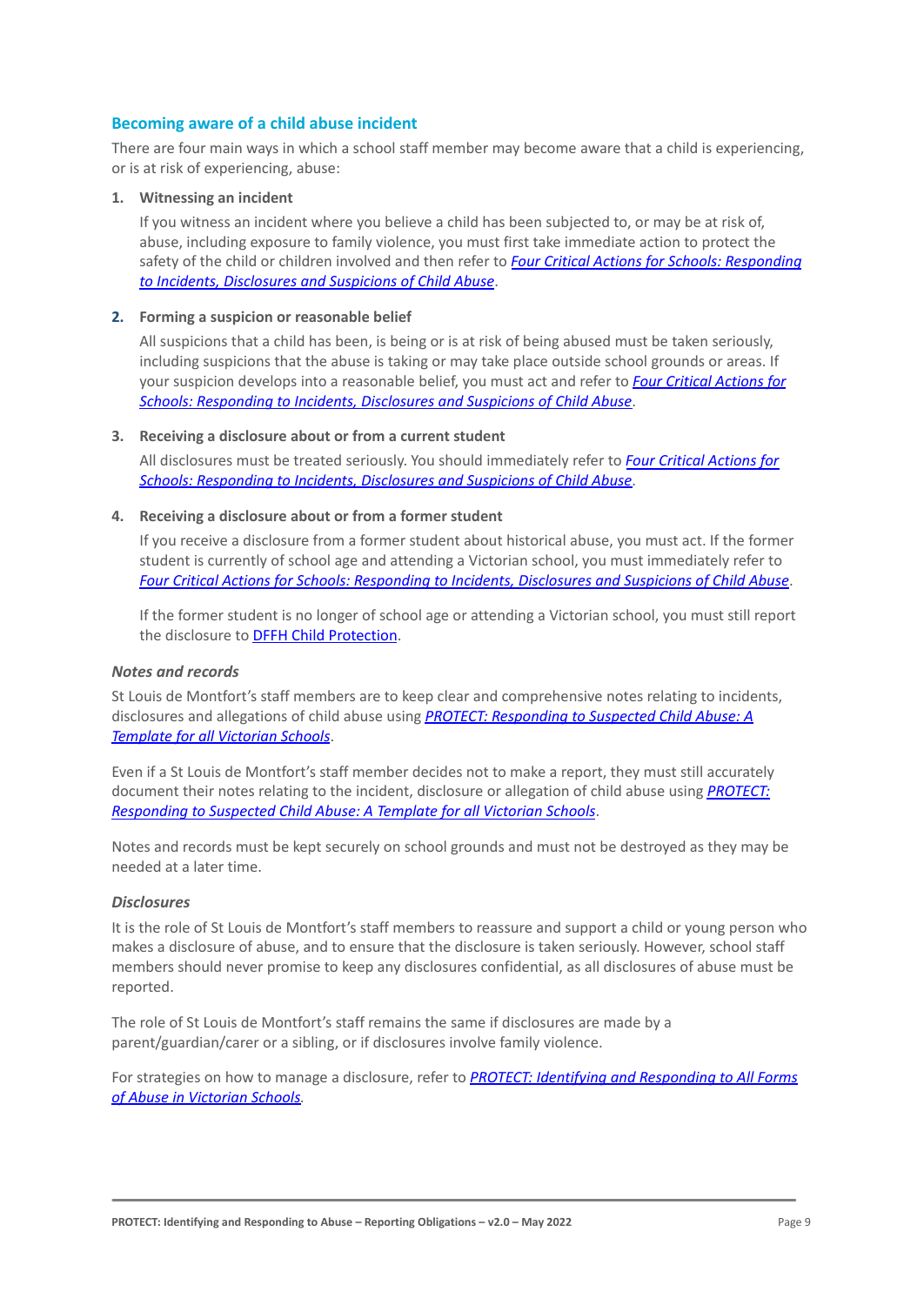# **The Four Critical Actions**

There are Four Critical Actions which must be taken when responding to and reporting a child abuse incident, disclosure or suspicion:

- 1. Responding to an Emergency
- 2. Reporting to Authorities
- 3. Contacting Parents/Carers
- 4. Providing Ongoing Support.

#### *Critical Action 1: Responding to an Emergency*

This first step is only applicable if a child has just been abused or is at risk of immediate harm. If this is not the case, go straight to Critical Action 2: Reporting to Authorities.

If the child has just been abused or is at risk of immediate harm, you must take reasonable steps to protect the child, including:

- separating the alleged victim and others involved, ensuring that if the parties involved are all present at the school, they are supervised separately by a school staff member
- arranging and providing urgent medical assistance where necessary, including administering first aid or calling 000 for an ambulance
- calling 000 for urgent police assistance if the person who is alleged to have engaged in the abuse poses an immediate risk to the health and safety of any person.

If the child abuse incident has occurred at St Louis de Montfort's, staff should also ensure that reasonable steps are taken to preserve the environment, the clothing and other items, and to prevent any potential witnesses (including school staff members, volunteers and contractors) from discussing the incident until Victoria Police or relevant authorities arrive on the premises.

# *Critical Action 2: Reporting to Authorities*

All forms and instances of suspected or alleged child abuse must be reported to the appropriate authority.

Once immediate health and safety concerns have been addressed, the St Louis de Montfort's staff member must take steps to report the incident, suspicion or disclosure of child abuse as soon as practicable. Failure to report physical and sexual child abuse may amount to a criminal offence.

There are different reporting procedures depending on:

- whether the source of the suspected or alleged abuse comes from within the school or within the family or community of the child
- the type of abuse.

In all cases, St Louis de Montfort's staff members must report internally to the Principal or, if the Principal is involved in the allegation, the Leadership Team.

#### Additionally:

- where the source of the abuse comes from within St Louis de Montfort's, that is, the suspected or alleged abuse involves a school staff member, volunteer, allied health professional, officer/office holder, contractor or visitor at St Louis de Montfort's, it must be reported to Victoria Police
- where the suspicion, belief or disclosure relates to sexual abuse or grooming, it must be reported to Victoria Police
- where the source of the abuse comes from within the family or community and is not sexual abuse or grooming, it must be reported to DFFH Child Protection.

The DFFH and DET have deliberately set a low threshold for the formation of a 'reasonable belief'. For more information, refer to the [Reasonable belief](#page-3-0) section of this Policy.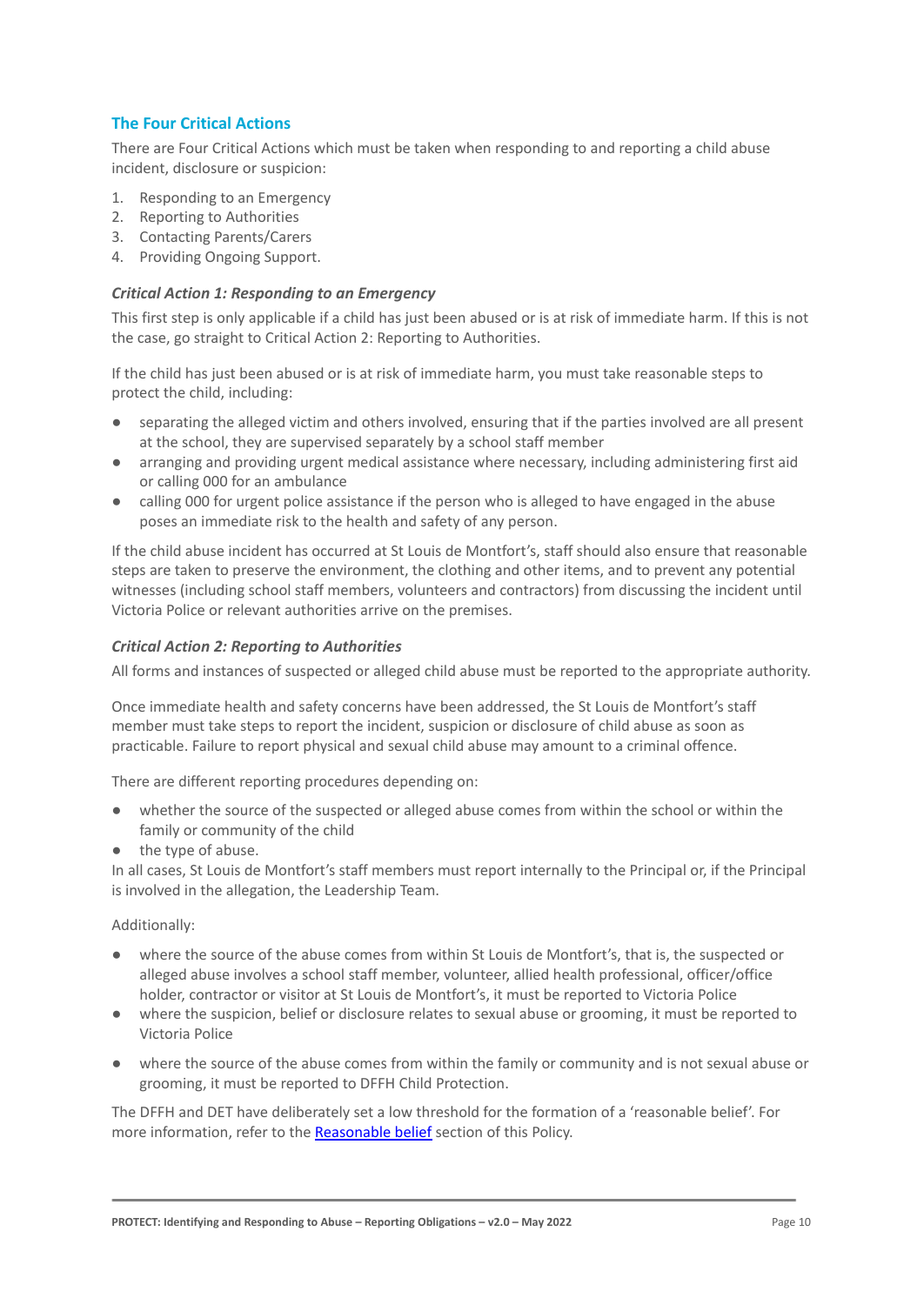# *[Four Critical Actions for Schools: Responding to Incidents, Disclosures and Suspicions of Child Abuse](http://www.education.vic.gov.au/Documents/about/programs/health/protect/FourCriticalActions_ChildAbuse.pdf)*

requires all school staff to report all incidents, suspicions and disclosures of abuse as soon as possible to the relevant authorities.

# *How to make a mandatory report*

The table below describes the information to include when making a **mandatory report** about child abuse or child abuse concerns. If a child is at immediate risk of harm, contact Victoria Police immediately.

| <b>Making a Mandatory Report</b> |                                                                                                                                                                                                                                                                                                                             |  |
|----------------------------------|-----------------------------------------------------------------------------------------------------------------------------------------------------------------------------------------------------------------------------------------------------------------------------------------------------------------------------|--|
| <b>Step</b>                      | <b>Description</b>                                                                                                                                                                                                                                                                                                          |  |
| 1. Keep notes                    | Keep comprehensive notes that are dated and include the following information:                                                                                                                                                                                                                                              |  |
|                                  | a description of the concerns (e.g. physical injuries, student behaviour)<br>$\bullet$<br>the source of those concerns (e.g. observation, report from child or another<br>$\bullet$<br>person)                                                                                                                              |  |
|                                  | the actions taken as a result of the concerns (e.g. consultation with the principal,<br>$\bullet$<br>report to DFFH Child Protection).                                                                                                                                                                                      |  |
|                                  | St Louis de Montfort's staff can use the template provided in PROTECT: Responding to<br>Suspected Child Abuse: A Template for all Victorian Schools to record their notes.                                                                                                                                                  |  |
| 2. Discuss<br>concerns           | Due to the complexity of child abuse incidents, disclosures and suspicions, it is<br>recommended that concerns and observations regarding suspected physical or sexual<br>abuse of a child are discussed with the Principal or a member of the Leadership Team<br>and/or via the MACS Regional General Manager.             |  |
|                                  | This is not a legal requirement; however, it will help to ensure support is provided to all<br>involved in matters of this nature. The confidentiality of these discussions must be<br>maintained.                                                                                                                          |  |
|                                  | You should then make your own assessment about whether you are required to make<br>a report about the child or young person and to whom the report should be made.                                                                                                                                                          |  |
|                                  | It is important to remember that the duty to report abuse or suspicions of abuse exists<br>even if the Principal, member of the Leadership Team or a representative of MACS<br>advises you not to proceed with reporting suspected abuse.                                                                                   |  |
| 3. Gather and<br>document        | Gather the relevant information necessary to make the report. This should include the<br>following:                                                                                                                                                                                                                         |  |
| information                      | full name, date of birth and residential address of the child or young person<br>$\bullet$<br>details of the concerns and the reasons for those concerns<br>$\bullet$<br>your involvement with the child or young person<br>$\bullet$                                                                                       |  |
|                                  | details of any other agencies which may be involved with the child or young<br>person.                                                                                                                                                                                                                                      |  |
|                                  | This information should be collected and documented using <b>PROTECT: Responding to</b><br>Suspected Child Abuse: A Template for all Victorian Schools. The template is to be used<br>to record as much information as possible to provide when you make your report to<br>either Victoria Police or DFFH Child Protection. |  |
|                                  | It is critical that completing the template does not impact on reporting times - if a<br>child is in immediate danger, St Louis de Montfort's staff need to report the matter to<br>Victoria Police immediately.                                                                                                            |  |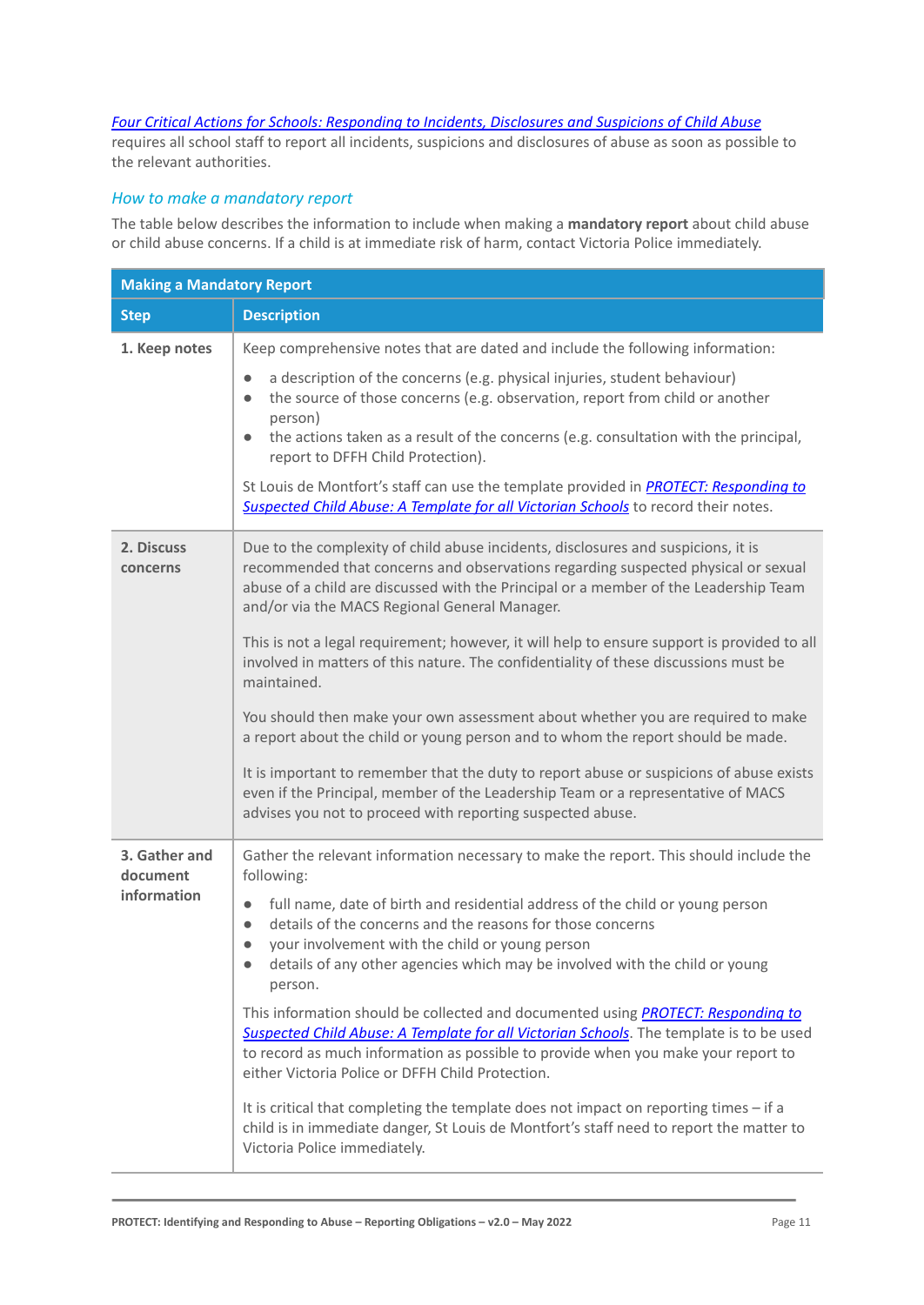| <b>Making a Mandatory Report</b>                          |                                                                                                                                                                                                                                                                                                                                                                                                                                                                                                                                    |  |
|-----------------------------------------------------------|------------------------------------------------------------------------------------------------------------------------------------------------------------------------------------------------------------------------------------------------------------------------------------------------------------------------------------------------------------------------------------------------------------------------------------------------------------------------------------------------------------------------------------|--|
| <b>Step</b>                                               | <b>Description</b>                                                                                                                                                                                                                                                                                                                                                                                                                                                                                                                 |  |
| 4. Make the                                               | To report concerns which are life-threatening, phone 000 or the local police station.                                                                                                                                                                                                                                                                                                                                                                                                                                              |  |
| report                                                    | Where the source of the abuse comes from within St Louis de Montfort's that is, the<br>suspected or alleged abuse involves a St Louis de Montfort's staff member, volunteer,<br>allied health practitioner, officer/office holder, contractor or visitor at the school:                                                                                                                                                                                                                                                            |  |
|                                                           | contact Victoria Police, which will contact DFFH Child Protection when appropriate<br>$\bullet$<br>report internally to:<br>$\bullet$<br>the Principal, or the Leadership Team if the Principal is involved in the<br>allegation<br><b>MACS Regional General Manager</b><br>$\qquad \qquad -$                                                                                                                                                                                                                                      |  |
|                                                           | Where the source of the suspected or alleged abuse comes from within the child's<br>family or community, you must:                                                                                                                                                                                                                                                                                                                                                                                                                 |  |
|                                                           | report sexual abuse and grooming to Victoria Police<br>$\bullet$<br>report the matter to <b>DFFH Child Protection</b> if you consider the child to be in need<br>$\bullet$<br>of protection due to child abuse, or that they have been, are being or are at risk of<br>being harmed due to any form of abuse, including family violence. If after hours,<br>call the Child Protection Emergency Service on 13 12 78<br>report internally to:<br>$\bullet$<br>the Principal, or a member of the Leadership Team if the Principal is |  |
|                                                           | unavailable<br><b>MACS Regional General Manager</b>                                                                                                                                                                                                                                                                                                                                                                                                                                                                                |  |
| 5. Document                                               | Make a written record of the report, including the following information:                                                                                                                                                                                                                                                                                                                                                                                                                                                          |  |
| written records<br>of report                              | the date and time of the report, and a summary of what was reported<br>the name and position of the person who made the report, and the person who<br>$\bullet$<br>received the report.                                                                                                                                                                                                                                                                                                                                            |  |
|                                                           | The information initially recorded in <b>PROTECT: Responding to Suspected Child Abuse:</b><br>A Template for all Victorian Schools and any additional information provided to either<br>Victoria Police or DFFH Child Protection are to be stored securely and maintained<br>indefinitely by St Louis de Montfort's to ensure that records are accessible upon<br>request by external authorities investigating the matter.                                                                                                        |  |
| <b>6. Additional</b><br>steps for<br>overseas<br>students | Where a child abuse incident, disclosure or suspicion involves an international<br>student at the school and the school has issued a Confirmation of Appropriate<br>Accommodation and Welfare (CAAW) letter for that student (thereby assuming<br>responsibility for the child's accommodation, support and general welfare), the school<br>will also need to contact the Victorian Registration and Qualifications Authority<br>(VRQA).                                                                                           |  |

# *Reporting that is non-mandatory*

St Louis de Montfort's staff members, volunteers, contractors and other service providers who are not mandatory reporters nevertheless have professional and moral (and sometimes legal) obligations to report a child abuse incident, disclosure or suspicion. Please refer to St Louis de Montfort's protocols in relation to reporting a child abuse incident, disclosure or suspicion that is not the subject of a mandatory reporting obligation.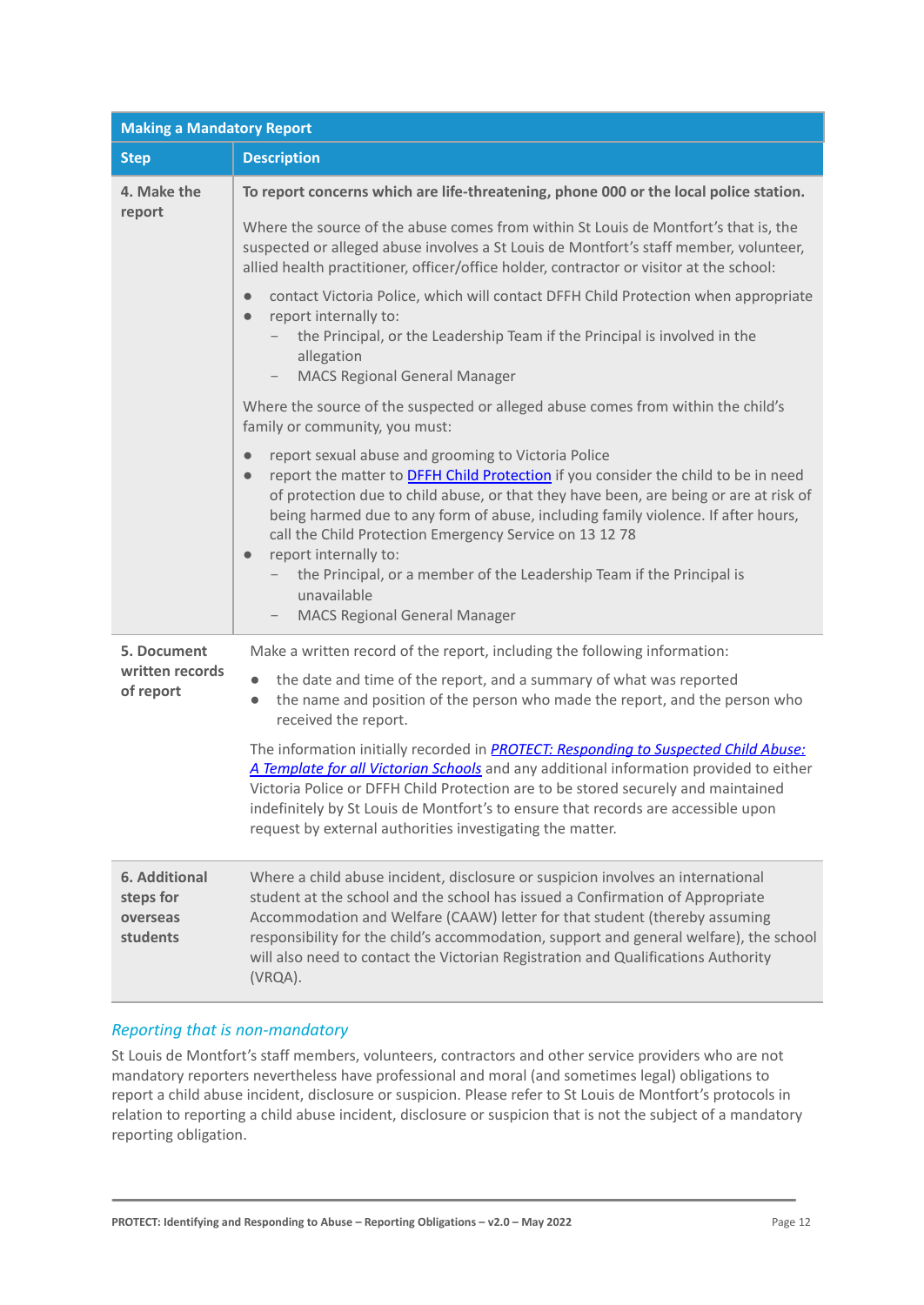# *How to report allegations of reportable conduct*

The table below describes the information to include when making an allegation of reportable conduct about an employee (persons engaged by the entity such as volunteers, contractors, office holders, board members, board committee members, school advisory council members and officers of a religious body) at the school. The Reportable Conduct Scheme is in addition to a St Louis de Montfort's staff member's mandatory reporting or criminal reporting obligations. Reference should also be made to the Reportable Conduct Policy if an allegation of reportable conduct is made.

Any allegations of criminal conduct, including physical violence, significant emotional or psychological abuse, sexual offences and significant neglect must be reported to Victoria Police as the priority. However, school staff members may find they also need to make an allegation of reportable conduct for the same incident.

For further support and advice regarding reporting conduct in St Louis de Montfort's under the Reportable Conduct Scheme, contact the MACS Safeguarding and Standards Team on 03 9267 0228 or rcs@macs.vic.edu.au.

| <b>Making an Allegation of Reportable Conduct</b> |                                                                                                                                                                                                                                                                                                                                                                                                                                                                                                                                                                                                                                                     |  |
|---------------------------------------------------|-----------------------------------------------------------------------------------------------------------------------------------------------------------------------------------------------------------------------------------------------------------------------------------------------------------------------------------------------------------------------------------------------------------------------------------------------------------------------------------------------------------------------------------------------------------------------------------------------------------------------------------------------------|--|
| <b>Step</b>                                       | <b>Description</b>                                                                                                                                                                                                                                                                                                                                                                                                                                                                                                                                                                                                                                  |  |
| 1. Keep notes                                     | Keep comprehensive notes that are dated and include the following information:                                                                                                                                                                                                                                                                                                                                                                                                                                                                                                                                                                      |  |
|                                                   | a description of the concerns (e.g. physical injuries, student behaviour)<br>the source of those concerns (e.g. observation, report from child or another<br>person)<br>any actions taken as a result of the concerns (e.g. consultation with the<br>Principal, report to DFFH Child Protection).                                                                                                                                                                                                                                                                                                                                                   |  |
| 2. Make the<br>report                             | As soon as a person forms a reasonable belief that an employee (persons engaged<br>by the entity such as volunteers, contractors, office holders, board members,<br>board committee members, school advisory council members and officers of a<br>religious body) at the school has engaged in reportable conduct or misconduct<br>that may involve reportable conduct, you must report this allegation to the<br>school's Principal or, if the Principal is involved in the allegation, the Leadership<br>Team or the Regional General Manager who will notify the MACS Safeguarding<br>and Standards Team on 03 9267 0228 or rcs@macs.vic.edu.au. |  |

# *What should the principal of St Louis de Montfort's do about a reportable allegation?*

Below are the steps that the principal of St Louis de Montfort's must take if there is a potential reportable allegation. These steps are in general order of priority, but the guidance may change depending on the circumstances. In all cases, reportable allegations must be referred to the MACS Safeguarding and Standards Team as soon as practicable on 03 9267 0228 or [rcs@macs.vic.edu.au](mailto:rcs@macs.vic.edu.au).

Reference should also be made to the Reportable Conduct Policy to ensure that all obligations are complied with in relation to reporting an allegation of reportable conduct.

| What if a student or another child informs you | <b>What if a staff member or another adult informs</b> |
|------------------------------------------------|--------------------------------------------------------|
| of a reportable allegation?                    | you of a reportable allegation?                        |

1. The first step should always be to ensure the student/child is safe. If you believe a child faces immediate danger or risk of harm, contact Victoria Police on 000.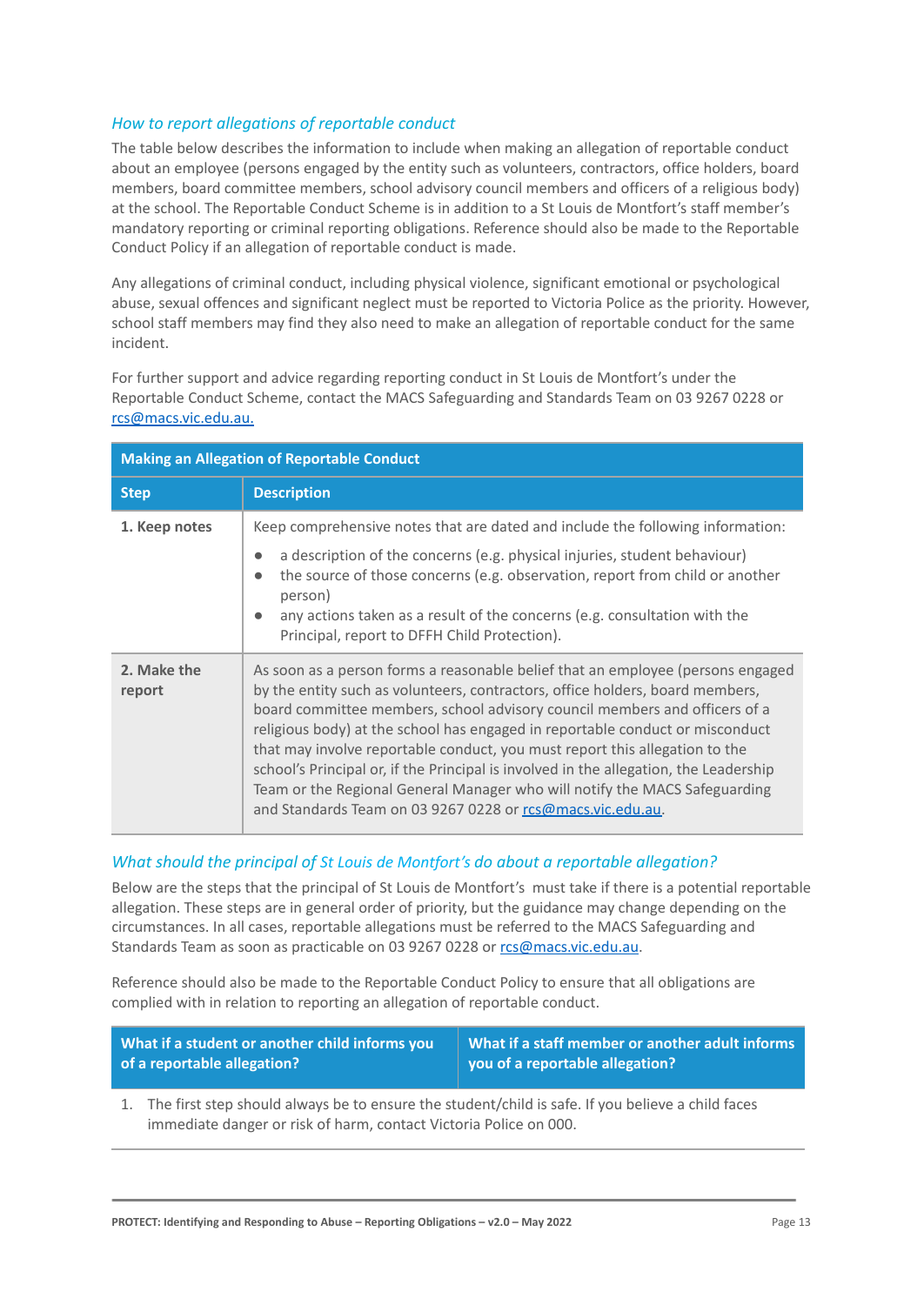| What if a student or another child informs you<br>of a reportable allegation? |                                                                                                                                                                                                  | What if a staff member or another adult informs<br>you of a reportable allegation?                                                                                                                                                         |                                                                                                                                                                          |
|-------------------------------------------------------------------------------|--------------------------------------------------------------------------------------------------------------------------------------------------------------------------------------------------|--------------------------------------------------------------------------------------------------------------------------------------------------------------------------------------------------------------------------------------------|--------------------------------------------------------------------------------------------------------------------------------------------------------------------------|
|                                                                               | 2. When speaking with a child or young person,<br>it is important to remember that if they have<br>decided to speak to you, then there is a good<br>chance they trust you.                       | Thank the individual for bringing the<br>2.<br>allegation to your attention. Offer them<br>support and assistance as necessary. If they<br>are a staff member, refer them to the<br>Employee Assistance Program (EAP), where<br>available. |                                                                                                                                                                          |
|                                                                               | Give the child or young person your full<br>attention.                                                                                                                                           |                                                                                                                                                                                                                                            |                                                                                                                                                                          |
| $\bullet$                                                                     | Listen calmly and empathically.                                                                                                                                                                  |                                                                                                                                                                                                                                            |                                                                                                                                                                          |
| $\bullet$                                                                     | Reassure the child or young person that it is<br>right to tell.                                                                                                                                  |                                                                                                                                                                                                                                            |                                                                                                                                                                          |
| $\bullet$                                                                     | Accept the child or young person will disclose<br>only what they are comfortable disclosing and<br>recognise the bravery/strength of the child for<br>talking about something that is difficult. |                                                                                                                                                                                                                                            |                                                                                                                                                                          |
|                                                                               | Let the child or young person take their time.                                                                                                                                                   |                                                                                                                                                                                                                                            |                                                                                                                                                                          |
| $\bullet$                                                                     | Let the child or young person use their own<br>words.                                                                                                                                            |                                                                                                                                                                                                                                            |                                                                                                                                                                          |
| $\bullet$                                                                     | Don't make promises you cannot keep.                                                                                                                                                             |                                                                                                                                                                                                                                            |                                                                                                                                                                          |
| 3.                                                                            | Tell the child or young person what you plan<br>to do next.                                                                                                                                      | 3.                                                                                                                                                                                                                                         | Explain to the person making the report that<br>the school will manage the concern<br>confidentially and, to protect all parties, they<br>should not discuss the matter. |

- 4. Take a moment to make a record of the allegations. If appropriate, use *[PROTECT: Responding to](http://www.education.vic.gov.au/Documents/about/programs/health/protect/PROTECT_Responding_TemplateSchools.pdf) [Suspected Child Abuse: A Template for all Victorian Schools](http://www.education.vic.gov.au/Documents/about/programs/health/protect/PROTECT_Responding_TemplateSchools.pdf)*. You may also make a note in your diary. If a staff member, parent/guardian/carer or other adult was present, ask them to make a record as well.
- 5. Consider whether you need to refer the matter to Victoria Police or DFFH Child Protection. If necessary, report the matter in accordance with the actions documented in *[PROTECT: Identifying](http://www.education.vic.gov.au/Documents/about/programs/health/protect/ChildSafeStandard5_SchoolsGuide.pdf) [and Responding to All Forms of Abuse in Victorian Schools](http://www.education.vic.gov.au/Documents/about/programs/health/protect/ChildSafeStandard5_SchoolsGuide.pdf)* and *[Four Critical Actions for Schools:](http://www.education.vic.gov.au/Documents/about/programs/health/protect/FourCriticalActions_ChildAbuse.pdf) [Responding to Incidents, Disclosures and Suspicions of Child Abuse](http://www.education.vic.gov.au/Documents/about/programs/health/protect/FourCriticalActions_ChildAbuse.pdf)*, using *[PROTECT: Responding to](http://www.education.vic.gov.au/Documents/about/programs/health/protect/PROTECT_Responding_TemplateSchools.pdf) [Suspected Child Abuse: A Template for all Victorian Schools](http://www.education.vic.gov.au/Documents/about/programs/health/protect/PROTECT_Responding_TemplateSchools.pdf)*.
- 6. If relevant, notify the child's parents/guardians/carers following advice in *[PROTECT: Identifying and](http://www.education.vic.gov.au/Documents/about/programs/health/protect/ChildSafeStandard5_SchoolsGuide.pdf) [Responding to All Forms of Abuse in Victorian Schools](http://www.education.vic.gov.au/Documents/about/programs/health/protect/ChildSafeStandard5_SchoolsGuide.pdf)* and *[Four Critical Actions for Schools:](http://www.education.vic.gov.au/Documents/about/programs/health/protect/FourCriticalActions_ChildAbuse.pdf) [Responding to Incidents, Disclosures and Suspicions of Child Abuse](http://www.education.vic.gov.au/Documents/about/programs/health/protect/FourCriticalActions_ChildAbuse.pdf)*.
- 7. As soon as practicable, contact the MACS Safeguarding and Standards Team for advice (including guidance as to whether the alleged conduct is reportable), support and assistance to discuss the circumstances, and notify the MACS Executive Director.
- 8. If the matter does involve a reportable allegation, the Principal, with the assistance of the MACS Safeguarding and Standards Team, will notify the CCYP with authorisation from the MACS Executive Director.
- 9. Conduct a risk assessment (with the assistance of MACS Safeguarding and Standards Team) to determine any measures that should be put in place to manage the person against whom allegations have been made, and to protect the student(s)/child(ren) against whom reportable conduct may have occurred.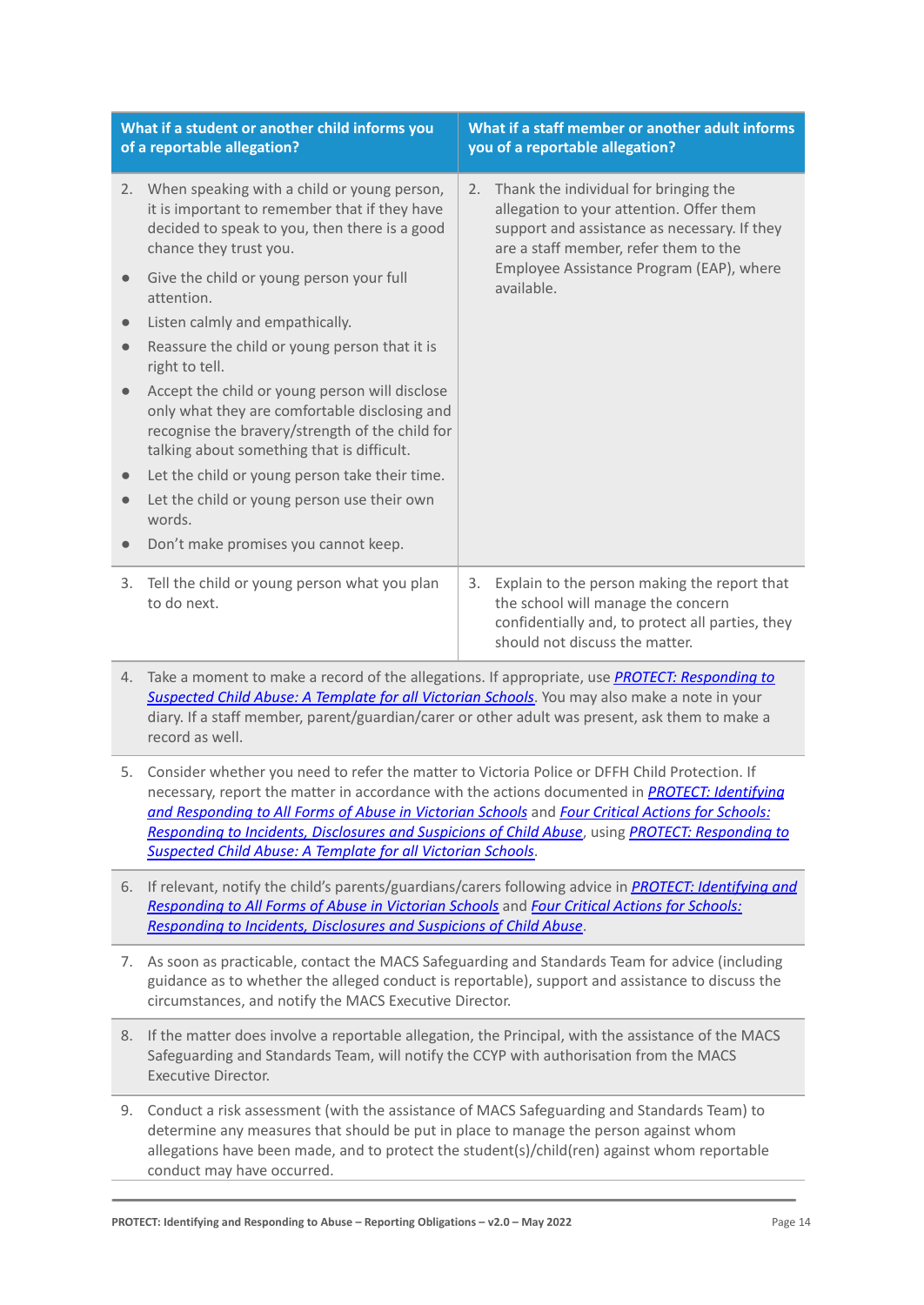If you think you have a reportable allegation, it is important that you:

- do not say or do anything to suggest to the student that you doubt them or make them feel ashamed to have revealed the allegation
- do not start investigating the allegation, including unnecessarily questioning the student or speaking with the person who is the subject of the allegation, without conducting a risk assessment; otherwise you may be putting the student, the staff member, the school or the investigation at risk.

# *Child FIRST/The Orange Door*

If you believe that a child is not subject to abuse, including family violence, but you still hold significant concerns for their wellbeing (e.g. risk-taking behaviour, parenting difficulties, isolation from family or lack of support), **you must still act**. This may include making a referral to or seeking advice from Child FIRST/The Orange Door.

Child FIRST/The Orange Door is a family information, referral and support team run by a registered community service in a local area that can receive confidential referrals about a child of concern. It does not have any statutory powers to protect a child, but can refer matters to relevant services.

You should make a report to Child FIRST/The Orange Door if:

- you have a significant concern for a child's wellbeing
- your concerns are about circumstances that have a low-to-moderate impact on the child
- the child's immediate safety is not compromised
- you and the school have discussed the referral to Child FIRST/The Orange Door with the child's parents/carers, and all parties are supportive of this decision.

Where you believe that the child's parents/carers will not be supportive of the referral, or the child is partaking in any risk-taking activity that is illegal and extreme in nature or poses a high risk to the child or others, you may refer the matter to DHHS Child Protection.

If you are unsure of what action to take in response to your concerns about a child, speak to the Principal or a member of the school's Leadership Team, or contact DFFH Child Protection or Child FIRST/The Orange Door for further advice.

For more information, refer to *PROTECT: Identifying [and Responding to All Forms of Abuse in Victorian](http://www.education.vic.gov.au/Documents/about/programs/health/protect/ChildSafeStandard5_SchoolsGuide.pdf) [Schools](http://www.education.vic.gov.au/Documents/about/programs/health/protect/ChildSafeStandard5_SchoolsGuide.pdf)*.

# *Making additional reports*

After you have made a report, you may continue to suspect that a child is at risk and in need of protection. Any further observations should continue to be recorded and a report made on each separate occasion where a belief has been formed – on reasonable grounds – that a child is likely to be at risk and in need of protection. Additional reports should use the same format outlined above in this Policy at Critical Action 2: Reporting to Authorities.

If there is any suspicion that this relates to a sexual offence involving a person over 18 and a child under 16, then it must be reported to Victoria Police. For more information, refer to the [Failure to disclose](#page-5-0) section of this Policy.

Where a St Louis de Montfort's staff member is aware that another school staff member has formed a reasonable belief about the same child on the same occasion, or based on the same indicators of abuse, and has made a report to the appropriate authority, the St Louis de Montfort's staff member need not make a further report.

However, if the St Louis de Montfort's staff member has formed a reasonable belief of abuse or significant risk of abuse to the child based on different observations, further indicators or additional information, a further report must be made to the appropriate authority detailing this additional information.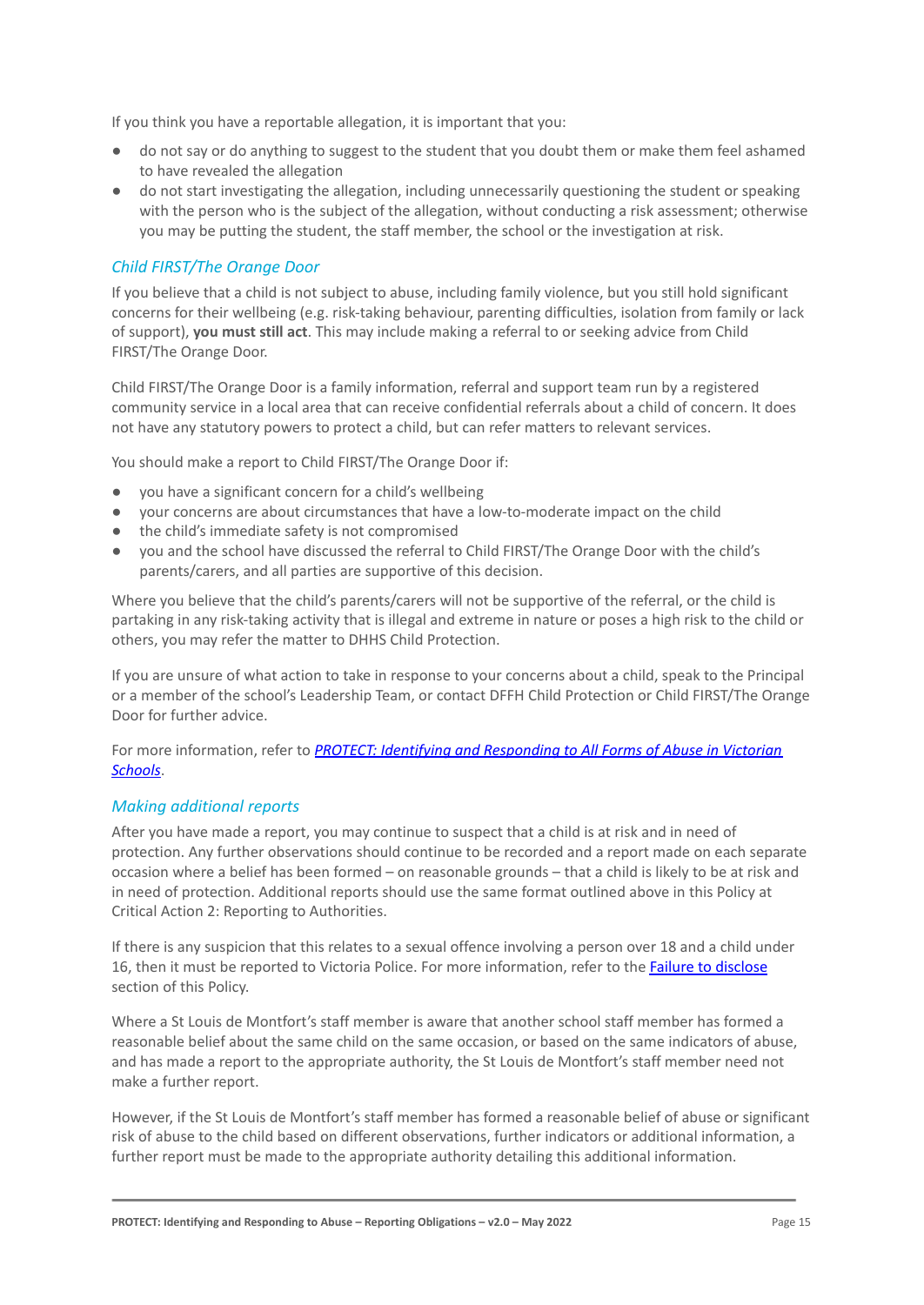# *Critical Action 3: Contacting Parents/Guardians/Carers*

Where it is suspected that a child at St Louis de Montfort's has been or is at risk of being abused, it is critical that parents/carers of the child are notified as soon as practicable after a report is made to the authorities.

St Louis de Montfort's must always seek advice from Victoria Police or DFFH Child Protection to ensure that it is appropriate to contact the parents/carers.

In circumstances of family violence, staff of St Louis de Montfort's should:

- take care not to inadvertently alert the alleged perpetrator by notifying parents/carers as it could increase risk of harm to the child, other family members or school staff
- seek advice from DHHS Child Protection or Child FIRST/The Orange Door before alerting parents/carers about safe strategies for communicating with a parent/carer who is experiencing family violence and on recommending family violence support services.

Advice from **Victoria Police or DFFH Child Protection** will depend on a number of factors, including whether:

- the parents/guardians/carers of the child are alleged to have engaged in the abuse (including in circumstances of suspected family violence)
- a disclosure to the parents/guardians/carers may result in further abuse to the child
- the child is a mature minor (at least 17 years of age and assessed to be sufficiently mature and intelligent to make decisions for themselves) and has requested that their parents/guardians/carers not be notified – the school should insist that another responsible adult is notified in lieu of the parents/carers
- the notification of parents/guardians/carers would adversely affect an investigation of the matter by external authorities.

Where the suspicion of abuse or risk of abuse has not yet warranted a reasonable belief, parents/guardians/carers should also be notified promptly after the school has carefully considered the factors listed above.

In some circumstances, a child may have returned to the care of their parent/guardian/carer before advice has been received from Victoria Police or DFFH Child Protection. In these circumstances, staff members of St Louis de Montfort's should not share any information with the parent/guardian/carer that may place the child or any other person at risk, or where the child is a mature minor.

For detailed guidance on how to have this conversation with a parent, guardian or carer, refer to *[PROTECT: Identifying and Responding to All Forms of Abuse in Victorian Schools.](http://www.education.vic.gov.au/Documents/about/programs/health/protect/ChildSafeStandard5_SchoolsGuide.pdf)*

# *Critical Action 4: Providing Ongoing Support*

St Louis de Montfort's staff members who witness a child abuse incident, receive a disclosure or develop a suspicion of child abuse (including exposure to family violence) have a critical role to play in supporting students impacted by the child abuse matter to ensure that they feel supported and safe at the school. Schools also play a critical role in building students' resilience and protective factors, which can reduce the long-term impacts of child abuse by providing them with the opportunity to be supported and heard by a school staff member they trust.

Support provided to students at St Louis de Montfort's includes:

- regularly communicating with the student or students and their parents/guardians/carers where appropriate
- convening a Student Support Group of school wellbeing staff and teachers to plan, support and monitor affected students
- developing Student Support Plans for students impacted by the incident to ensure appropriate levels of care and support are provided depending on their involvement.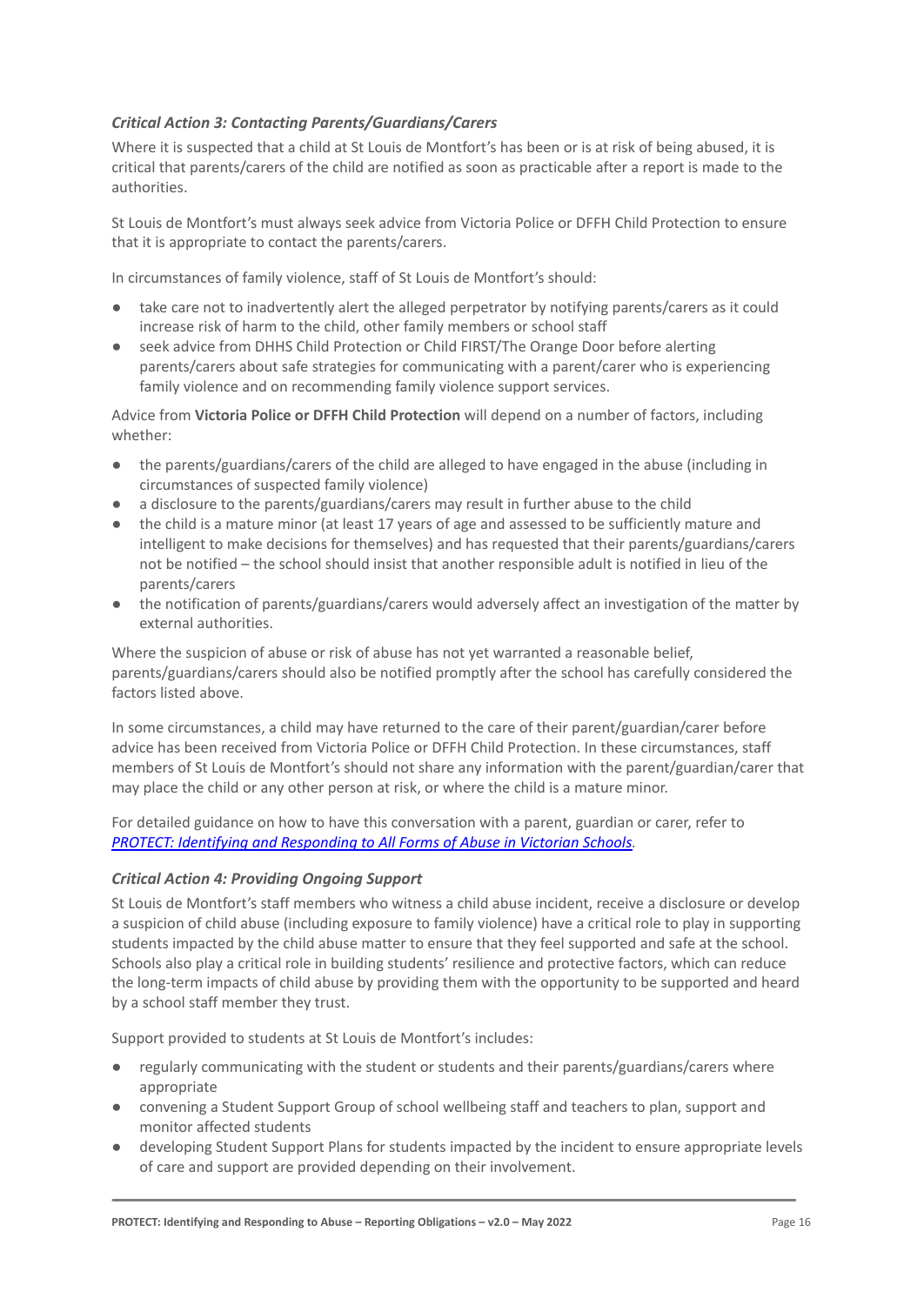You should contact the MACS Regional General Manager for a description of the range of school-based support services that may be available, including SAFEMinds and referrals to family violence services, Centres Against Sexual Assault (CASA) or headspace.

Where external authorities are investigating a report of abuse or risk of abuse, it is the role of the Principal of St Louis de Montfort's to ensure that students are supported throughout interviews at the school. For more information on this topic, refer to *[School Guidelines: Police and DFFH Interview](https://www.cem.edu.au/About-Us/Policies/Police-and-DHHS-Interview-Protocols.aspx) [Protocols.](https://www.cem.edu.au/About-Us/Policies/Police-and-DHHS-Interview-Protocols.aspx)*

St Louis de Montfort's and our governing body have a duty to provide support to school staff members who have witnessed an incident or disclosure, or who have made a report to external authorities about a reasonable belief of child abuse. It is important that we remember that staff members may have also experienced child abuse (including family violence) or be experiencing family violence and abuse in their own lives. St Louis de Montfort's staff members requiring wellbeing support can contact the school's EAP provider.

Information to support MACS schools in understanding their obligation to employees and to provide suggestions of how to assist employees experiencing family and domestic violence may be found in the Catholic Education Commission of Victoria Ltd's *Family [and Domestic Violence: A Guide to Supporting](https://www.cecv.catholic.edu.au/Media-Files/IR/Policies-Guidelines/Family-Domestic-Violence/Guide-to-family-and-domestic-violence-(1).aspx) [Staff](https://www.cecv.catholic.edu.au/Media-Files/IR/Policies-Guidelines/Family-Domestic-Violence/Guide-to-family-and-domestic-violence-(1).aspx)[.](http://www.cecv.catholic.edu.au/Media-Files/IR/Policies-Guidelines/Guide-to-family-and-domestic-violence.aspx)*

St Louis de Montfort's should conduct a review of the reporting process four to six weeks after a report has been made to identify if any follow-up support actions are needed. Refer to *[PROTECT: Responding](http://www.education.vic.gov.au/Documents/about/programs/health/protect/PROTECT_Responding_TemplateSchools.pdf) to [Suspected Child Abuse: A Template for all Victorian Schools](http://www.education.vic.gov.au/Documents/about/programs/health/protect/PROTECT_Responding_TemplateSchools.pdf)* for more information.

# **Potential consequences of making a report**

| <b>Potential</b><br>consequence | <b>Description</b>                                                                                                                                                                                                                                                                                                                                                                                                                                                                                                                                     |
|---------------------------------|--------------------------------------------------------------------------------------------------------------------------------------------------------------------------------------------------------------------------------------------------------------------------------------------------------------------------------------------------------------------------------------------------------------------------------------------------------------------------------------------------------------------------------------------------------|
| Confidentiality                 | The identity of a reporter must remain confidential unless:<br>the reporter chooses to inform the child, young person or parent of the<br>$\bullet$<br>report<br>the reporter consents in writing to their identity being disclosed<br>$\bullet$<br>a court or tribunal decides that it is necessary for the identity of the reporter<br>$\bullet$<br>to be disclosed, to ensure the safety and wellbeing of the child<br>a court or tribunal decides that, in the interests of justice, the reporter is<br>$\bullet$<br>required to provide evidence. |
| Professional<br>protection      | If a report is made in good faith:<br>it does not constitute unprofessional conduct or a breach of professional<br>$\bullet$<br>ethics on the part of the reporter<br>the reporter cannot be held legally liable in respect of the report.<br>$\bullet$                                                                                                                                                                                                                                                                                                |

This table describes the potential consequences of making a report.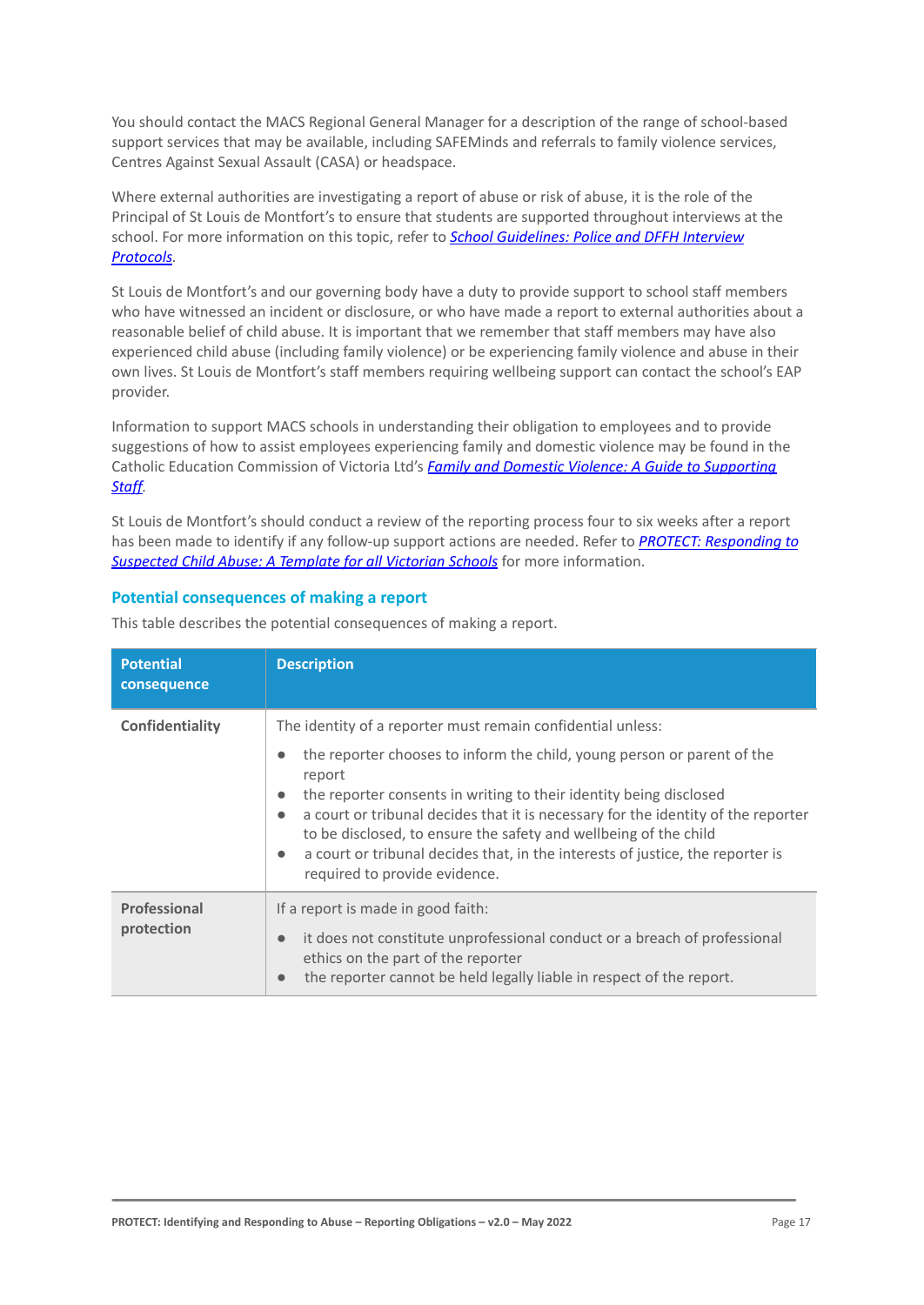| <b>Potential</b><br>consequence                 | <b>Description</b>                                                                                                                                                                                                                                                                                                                                                                                                                                                                                                                                                                                                                                                                                                                                                                                                                                                                                                                                                                                                      |
|-------------------------------------------------|-------------------------------------------------------------------------------------------------------------------------------------------------------------------------------------------------------------------------------------------------------------------------------------------------------------------------------------------------------------------------------------------------------------------------------------------------------------------------------------------------------------------------------------------------------------------------------------------------------------------------------------------------------------------------------------------------------------------------------------------------------------------------------------------------------------------------------------------------------------------------------------------------------------------------------------------------------------------------------------------------------------------------|
| <b>Interviews</b>                               | DFFH Child Protection and/or Victoria Police may conduct interviews of children<br>and young people at the school without their parent/guardian/carer's<br>knowledge or consent.                                                                                                                                                                                                                                                                                                                                                                                                                                                                                                                                                                                                                                                                                                                                                                                                                                        |
|                                                 | Interviewing children and young people at St Louis de Montfort's should only<br>occur in exceptional circumstances and if it is in the best interests of the<br>child to proceed in this manner.<br>DFFH Child Protection and/or Victoria Police will notify the principal or a<br>$\bullet$<br>member of the Leadership Team of their intention to interview the child or<br>young person on the school premises.<br>When DFFH Child Protection workers/police officers come to St Louis de<br>$\bullet$<br>Montfort's premises, the Principal or a member of the Leadership Team<br>should request to see identification before permitting them to have access<br>to the child or young person.<br>When a child or young person is being interviewed by DFFH Child Protection<br>$\bullet$<br>and/or Victoria Police, St Louis de Montfort's staff must arrange to have a<br>supportive adult present with the child or young person.<br>For more information on these requests and school responsibilities, see MACS |
|                                                 | <b>School Guidelines: Police and DFFH Interview Protocols.</b>                                                                                                                                                                                                                                                                                                                                                                                                                                                                                                                                                                                                                                                                                                                                                                                                                                                                                                                                                          |
| <b>Support for the child</b><br>or young person | The roles and responsibilities of the principal or other school staff in supporting<br>children who are involved with DFFH Child Protection may include the following:                                                                                                                                                                                                                                                                                                                                                                                                                                                                                                                                                                                                                                                                                                                                                                                                                                                  |
|                                                 | acting as a support person for the child or young person<br>$\bullet$<br>attending DFFH Child Protection case-planning meetings<br>$\bullet$<br>observing and monitoring the child's behaviour<br>$\bullet$<br>liaising with professionals<br>$\bullet$                                                                                                                                                                                                                                                                                                                                                                                                                                                                                                                                                                                                                                                                                                                                                                 |
| <b>Requests for</b><br>information              | DFFH Child Protection and/or Child FIRST/The Orange Door and/or Victoria Police<br>may request information about the child or family for the purpose of<br>investigating a report and assessing the risk to the child or young person.<br>In certain circumstances, DHHS Child Protection can also direct St Louis de                                                                                                                                                                                                                                                                                                                                                                                                                                                                                                                                                                                                                                                                                                   |
|                                                 | Montfort's staff to provide information or documents about the protection or<br>development of the child. Such directions should be in writing and only be made<br>by authorised persons within DFFH Child Protection. Refer to <b>PROTECT:</b><br><b>Identifying and Responding to All Forms of Abuse in Victorian Schools.</b>                                                                                                                                                                                                                                                                                                                                                                                                                                                                                                                                                                                                                                                                                        |
| <b>Witness summons</b>                          | If DFFH Child Protection makes a protection application in the Children's Court of<br>Victoria, any party to the application may issue a witness summons to produce<br>documents and/or to give evidence in the proceedings. See MACS School<br><b>Guidelines: Police and DFFH Interview Protocols.</b>                                                                                                                                                                                                                                                                                                                                                                                                                                                                                                                                                                                                                                                                                                                 |